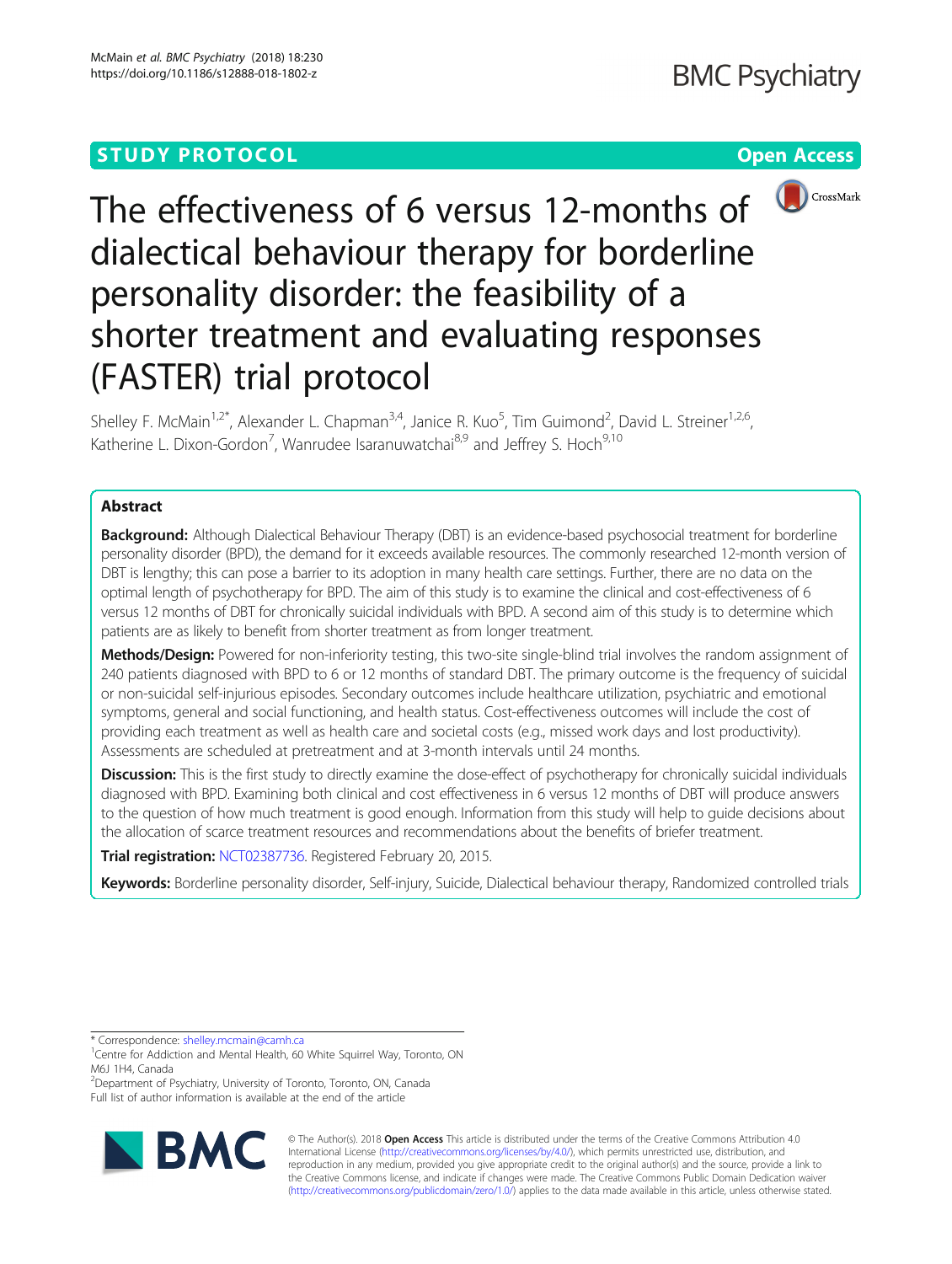#### Background

Borderline personality disorder (BPD) is a serious and debilitating psychiatric condition affecting 1 to 6% of the population  $[1, 2]$  $[1, 2]$  $[1, 2]$  $[1, 2]$ . Of particular concern, BPD is associated with exceedingly high rates (80%) of self-injury [\[3](#page-13-0)] and suicide-related mortality (9–33%) [[4,](#page-13-0) [5\]](#page-13-0) comprising 2[8](#page-13-0)–47% of all mortalities by suicide  $[6-8]$  $[6-8]$  $[6-8]$ . Notably, individuals with BPD are overrepresented in primary care [[9\]](#page-13-0) and mental health care settings [[10,](#page-13-0) [11\]](#page-13-0). As such, BPD is a serious health concern that heavily taxes the mental health system [\[12](#page-13-0)–[14\]](#page-13-0). Furthermore, individuals with BPD frequently have difficulties with social and occupational functioning [\[15](#page-13-0)], and disproportionately utilize social assistance [[16\]](#page-13-0). Together, these factors make BPD a particularly costly disorder to treat [[17](#page-13-0)–[19](#page-13-0)].

Among the psychosocial treatments showing efficacy for BPD [\[20](#page-13-0)–[23\]](#page-13-0), dialectical behaviour therapy (DBT), a comprehensive cognitive behavioural treatment, has accrued the most empirical support [\[24](#page-13-0)]. DBT involves weekly hour-long individual therapy, weekly group skills training (typically 2-2.5 h), between-session telephone consultation as needed to coach the patient in the use of behavioural skills (typically by phone or other communication media), and weekly therapist consultation team meetings designed to support, motivate, and enhance the skills of therapists [[25\]](#page-13-0). Several randomized controlled trials have evaluated a standard 12-month version of DBT. Results support the effectiveness of DBT relative to treatment as usual for reducing self-injurious behaviours and treatment dropout among BPD patients [[26](#page-13-0)–[28\]](#page-13-0). As well, one trial demonstrated the superiority of DBT to non-behavioural treatment by experts in terms of reducing self-injurious behaviours, treatment dropouts, and hospitalizations among suicidal patients with BPD [\[29\]](#page-13-0). In addition, DBT has shown comparable efficacy to other structured BPD-specific treatments [\[21,](#page-13-0) [30\]](#page-13-0). Recent meta-analyses demonstrate that DBT is associated with medium to large effects in terms of improvements in self-injurious behaviours [[31](#page-13-0), [32](#page-13-0)], anger, and overall mental health [\[31\]](#page-13-0). Standard DBT is lengthy and resource intensive [\[33\]](#page-13-0) but it is associated with reduced overall cost burden associated with BPD [[34](#page-13-0)–[36\]](#page-13-0). Due to its robust support, international guidelines for effective psychosocial treatment have identified DBT as a treatment for BPD that has accumulated the most evidence, particularly for individuals with self-injurious behaviours [[37,](#page-13-0) [38\]](#page-13-0).

Although DBT is effective [\[31](#page-13-0), [32](#page-13-0)], and cost-effective [[34,](#page-13-0) [36\]](#page-13-0), the treatment remains lengthy (often 12 months) or longer) and comprehensive, requiring substantial resources to implement. Public health care systems often lack the resources to develop and sustain DBT programs [[39,](#page-13-0) [40](#page-13-0)]; thus, the vast majority of individuals with BPD are left without access to evidence-based treatments. Furthermore, private insurance often does not fully cover comprehensive DBT [\[41\]](#page-13-0). Accordingly, many treatment centres implement idiosyncratic, truncated versions of standard DBT [\[42](#page-13-0)–[44](#page-14-0)] that do not have the empirical support of standard 1-year DBT  $[45]$  $[45]$ . The potential cost-effectiveness and ease of delivery for brief DBT (defined here as 6-months) would allow effective treatment to reach larger numbers of patients. Consequently, clinicians and researchers have identified the need for brief, effective treatments for BPD as an urgent health priority [[43\]](#page-13-0).

Despite the dearth of research on the optimal duration of specialized treatments for BPD such as DBT, there is some evidence indicating that brief forms of DBT are effective. Only one randomized controlled trial (RCT) to date has examined 6-months of standard DBT [\[33](#page-13-0)], focusing on female veterans with BPD. Compared with 6-months of treatment as usual, patients who received 6-months of DBT exhibited greater improvements in suicidal ideation, hopelessness, depression, and anger expression [[33\]](#page-13-0). This study, however, was relatively small  $(n = 10$  per arm) and did not compare 6-months of DBT with a longer course of DBT. More recently, findings from a larger  $(n = 45$  per arm) non-randomized trial suggested that 6-months of DBT for adults with BPD yielded improvements in self-harm, emergency department visits, hospitalizations, depression, anxiety, and overall functioning, relative to a treatment as usual wait list condition [[36\]](#page-13-0). Similarly, a small  $(n = 20)$  uncontrolled study examined a 6-month version of standard DBT for suicidal patients with BPD, and found excellent treatment retention (95%) and significant pre- to post-treatment reductions in self-harm, suicidal ideation, depression, and hopelessness [[46\]](#page-14-0). Thus, emerging data suggest that 6-month is a promising duration for a briefer course of DBT.

Despite the urgent need to identify whether briefer versions of DBT are clinically and cost effective for individuals diagnosed with BPD, research in this area is limited. First, extant studies of brief DBT have been small and underpowered. Second, there is a dearth of RCTs, making it hard to draw conclusions about the findings. Third, no studies have directly compared briefer forms of DBT with the most commonly used duration in the literature (12 months). Finally, the health economic impact of 6-months of DBT has not been evaluated. Although the direct costs of implementing 6-months of DBT will inevitably be lower compared with 12-months, the long-term costs or savings associated with 6-months of treatment require investigation.

Further, given the considerable heterogeneity among the symptoms, characteristics, and presenting problems of BPD patients, variability in treatment response is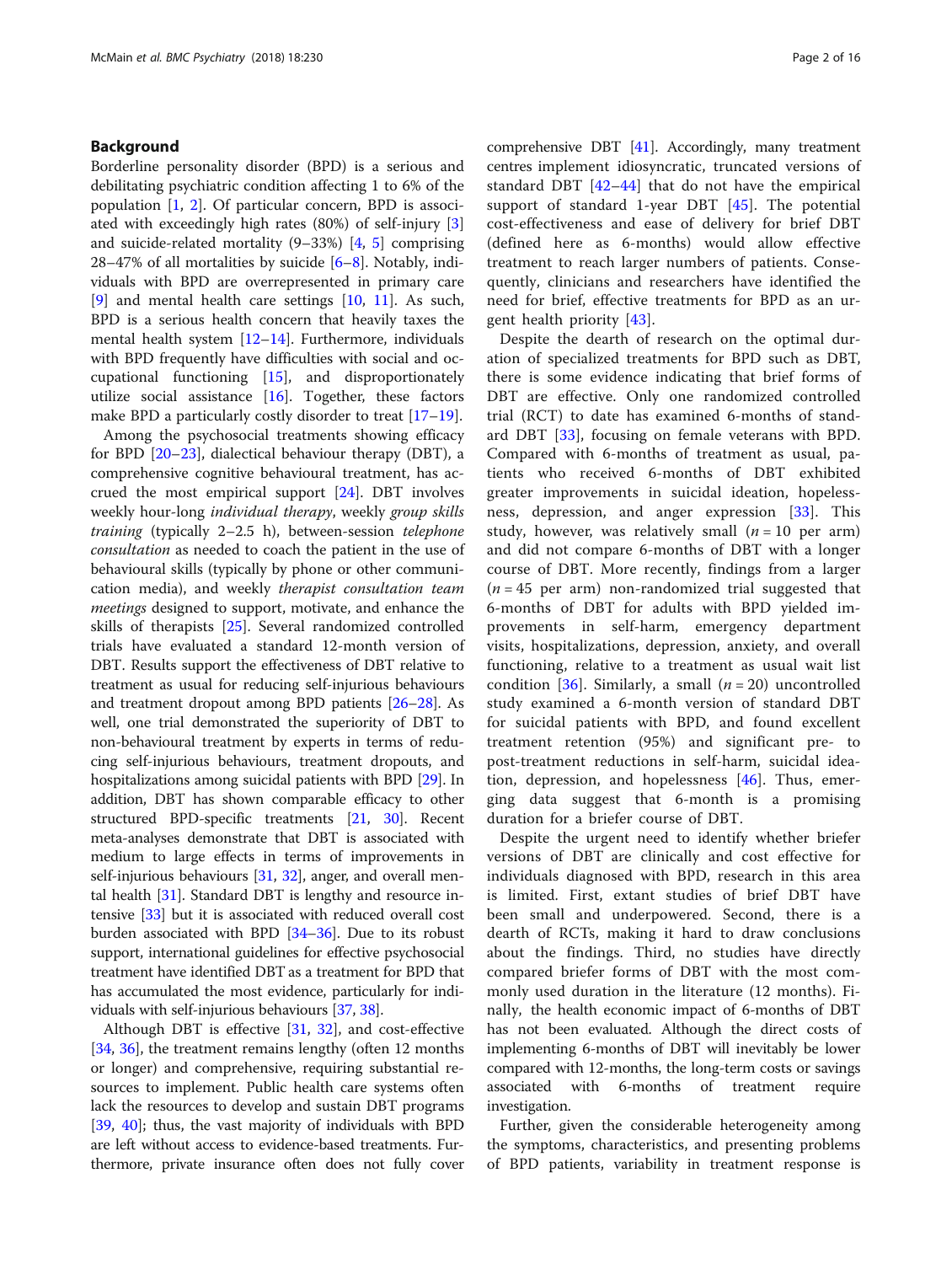inevitable. Mean effect sizes for each group will likely over- or underestimate the response to treatment for some patients [\[47](#page-14-0)], and the identification of predictors of treatment response is critical to informing the effectiveness and efficiency of therapies [\[48\]](#page-14-0). Therefore, it is important to examine which patients do achieve superior benefits from 6-months versus 12-months of DBT.

Few studies have examined predictors of treatment outcomes for BPD patients. Although the treatments in these studies did not include standard DBT and in-volved acute (5-day [\[43](#page-13-0)]) or brief ( $\leq$ 5-month) adjunctive treatments [[49](#page-14-0)–[51\]](#page-14-0), several patient characteristics were associated with outcome. For instance, high levels of clinical severity predicted greater improvement in BPD symptoms [[49\]](#page-14-0) and high levels of impulsivity and self-harm frequency [\[43](#page-13-0), [50](#page-14-0)] predicted greater improvements in self-harm although it's unclear whether these findings may be due to a regression to the mean. Additionally, co-occurring generalized anxiety disorder (GAD) predicted less improvement in self-harm and other self-destructive behaviours [[50\]](#page-14-0), and cluster A personality disorders predicted less improvement in self-destructive behaviours [[50](#page-14-0)] and depression [[51\]](#page-14-0). Furthermore, co-occurring post-traumatic stress disorder (PTSD) and cluster C personality disorders predicted less improvement of emotion dysregulation and quality of life [[50](#page-14-0)]. Taken together with the promising findings for 6-month versions of DBT in the treatment of BPD patients with high rates self-harm and impulsive behaviours, these data suggest that some BPD patients may not achieve sufficient benefits from brief treatments. Predictors of poorer response to brief DBT may include the presence of co-occurring PTSD, GAD, and cluster A or C personality disorders. Clarifying how different lengths of DBT work for subsets of patients with BPD will have a major impact on how healthcare resources may be allocated and patients triaged.

In sum, though DBT is the most empirically-supported psychosocial treatment for BPD, the 12-month version of DBT studied most often in clinical trials requires substantial resources. Currently, the optimal "dose" of treatment is unknown. The present study will fill an important gap in this research, by (1) comparing the benefits of 6-months versus 12-months of DBT in a rigorous RCT for BPD patients with chronic self-injury, (2) examining the economic impact of 6- versus 12-months of DBT, and (3) identifying patient characteristics that differentiate which individuals do and do not benefit from 6-months of DBT. With a focus on high risk individuals with BPD, such research will answer the question of whether and for whom 6-months of DBT is clinically indicated and/ or economically attractive.

#### Methods/design

# Study aims and hypotheses

## Aim 1

To evaluate the clinical effectiveness of DBT-6 compared to DBT-12 for the treatment of chronically self-harming individuals with BPD. The following main hypotheses will be examined:

Hypothesis 1a: Patients in the DBT-6 arm will show equivalent reductions in the frequency and severity of self-harm across the treatment phase compared with patients in the DBT-12 arm. Hypothesis 1b: Patients in the DBT-6 arm will show equivalent reductions in the frequency and severity of self-harm across a 1-year post treatment follow-up phase, compared with patients in the DBT-12 arm.

#### Aim 2

To identify which subtypes of BPD patients are as likely to benefit from DBT-6 versus DBT-12.

Hypothesis 2a: Patients who present with high rates of self-harm and impulsive behaviours will have reductions in the frequency and severity of self-harm behaviours that are comparable in the DBT-6 arm and the DBT-12 arm, over the course of both the treatment phase and the 1-year post treatment follow-up.

Hypothesis 2b: Patients with co-occurring post-traumatic stress disorder, generalized anxiety disorder, or cluster A or C personality disorders will exhibit lesser reductions in the frequency and severity of self-harm behaviours in the DBT-6 arm compared to the DBT-12 arm, over the course of both the treatment phase and the 1-year post treatment follow-up. In other words, a subtype by duration interaction is expected.

#### Study design

This is a two-site, single-blind, two-arm randomized controlled trial. To date, study enrollment is complete. Two-hundred and forty participants were randomly assigned to receive either 12-months of DBT (DBT-12) or 6-months of DBT (DBT-6). Follow-up assessments are occurring every 3 months, with the final assessment occurring at 24-months.

#### Study setting and recruitment

The study is being conducted at two sites, the BPD Clinic at the Centre for Addiction and Mental Health (CAMH) in Toronto, Ontario, and the Personality and Emotion Research Laboratory in conjunction with the DBT Centre in Vancouver, British Columbia. Of the 240 participants, 160 were enrolled in Toronto and another 80 participants were enrolled at the Vancouver site. Participants were drawn from existing treatment or research wait-lists at the respective sites, through advertisements at hospitals, universities, and health service centres, and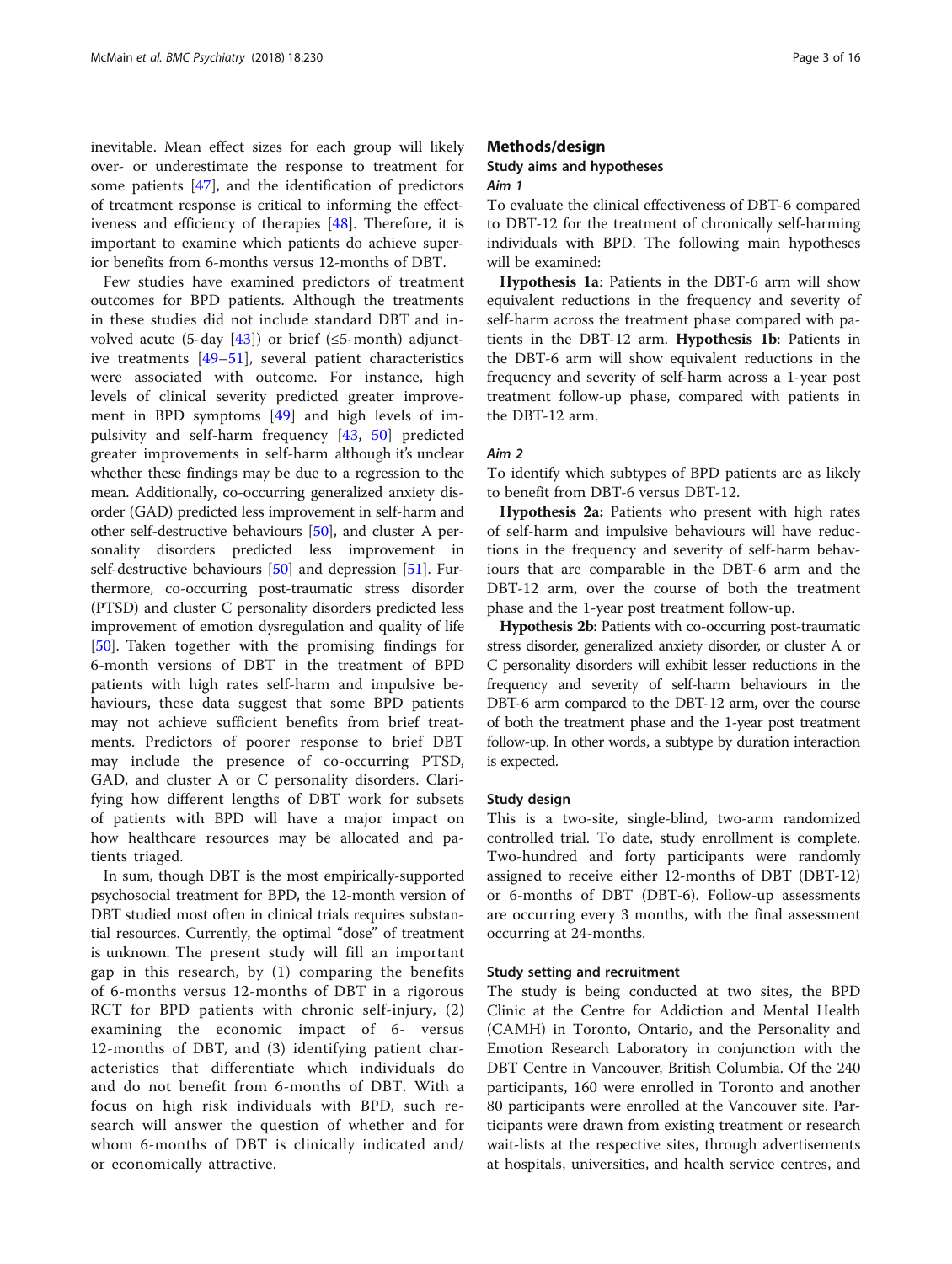via word of mouth referrals from clinicians seeing potentially appropriate patients.

Prospective participants were pre-screened on the phone by a research assistant. The research assistant described the study, explained the screening process, and informed potential participants that if found eligible, they would be randomized to either 12 or 6-months of DBT. If the individual was interested, the research assistant conducted a telephone screen to gather information pertinent to inclusion and exclusion criteria. Individuals who met eligibility criteria were invited to attend an in-person assessment session to determine their eligibility. The in-person assessment was conducted by trained study assessors, who were responsible for obtaining prospective participant consent to participate in the trial. These assessors were also responsible for administering structured interviews and tests that focused on inclusion/exclusion criteria. If the participant was deemed eligible for participation, the interview continued to include structured diagnostic interviewing of Diagnostic and Statistical Manual-IV Axis I and II disorders. The in-person assessment, conducted over the course of 2 days included laboratory measures of attention and implicit associations of emotion regulation with self-harm and the completion of self-report questionnaires. All procedures were approved by CAMH and SFU research ethics boards.

#### **Participants**

#### Inclusion criteria

Individuals aged 18–65 were eligible to participate if they (a) met DSM-IV criteria for BPD based on the International Personality Disorders Examination (IPDE), (b) exhibited recent and chronic self-injurious behaviours, operationalized as at least 2 episodes of self-injury or suicide attempts in the past 5 years, including at least 1 episode in the past 8 weeks, (c) are proficient in English, (d) consent to study participation, (e) have not received more than 8 weeks of standard DBT in the past year, and (f) have either Ontario Health Insurance Plan (OHIP) coverage or BC Medical Services Plan (MSP) health insurance for 1 year or more.

#### Exclusion criteria

Participants were excluded from the study if they (a) met the criteria for a specific psychotic disorder, bipolar disorder I, or dementia, based on the DSM-IV [[52](#page-14-0)], (b) have an estimated IQ less than or equal to 70, (c) have a chronic or serious physical health problem expected to require hospitalization within the next year (e.g., cancer), or (d) have plans to move out of the province in the next 2 years.

#### Assessment of inclusion/exclusion criteria

Assessors masked to condition assignment and calibrated with a gold-standard assessor on study instruments are

assessing participants' symptoms of DSM-IV diagnoses. BPD criteria are being assessed with the International Personality Disorder Examination [\[53\]](#page-14-0), a well-established semi-structured interview used by the World Health Organization. Other personality disorders are being assessed with the Structured Clinical Interview for the DSM-IV, Axis II (SCID-II [[54](#page-14-0)]). DSM-IV Axis I disorders will be assessed with the SCID-I (for Axis I disorders), Patient Version ([[55](#page-14-0)]). Cognitive functioning is being assessed with the Wechsler Test of Adult Reading (WTAR) [\[56\]](#page-14-0), a brief measure of verbal intelligence.

#### Randomization

Individuals who provided informed consent and were eligible were informed of the treatment arm to which they were assigned by each site's coordinator after the baseline assessment. The allocation scheme was developed in order to maintain blindness and random assignment, while minimizing wait-list time and avoiding unfilled slots in either treatment arm. The allocation scheme used variable block sizes with permutations of 4 and was generated by the statistician. A research assistant then put the allocation scheme into a series of consecutively numbered white, opaque, sealed envelopes (numbered 1 to n, where n is the study site sample size). When there was a minimum of 1 opening per each of the 2 treatment conditions at either treatment site, the research coordinator opened the next randomization envelope, which revealed participant assignment to either 6-months (DBT-6) or 12-months (DBT-12) of DBT. Randomization was conducted independently at each site.

#### Interventions

We are comparing two interventions: DBT 12-months [[25,](#page-13-0) [57,](#page-14-0) [58\]](#page-14-0) and DBT 6-months.

DBT is a comprehensive therapy that blends acceptance-based techniques derived from the Zen tradition [[25](#page-13-0), [57](#page-14-0)–[59](#page-14-0)] with strategies from traditional cognitive behavioural therapy (CBT), including problem-solving, behavioural analysis, contingency management, and skills training techniques. DBT consisted of: 1) weekly 1-h individual therapy session, 2) a 2-hour weekly skills training group, 3) access to 24 h/7 days a week telephone consultation and, 4) weekly therapist consultation meetings.

#### Comparison of DBT-6 and DBT-12

The treatment conditions are comparable on all factors except for length of treatment. Both treatment conditions involve all four treatment components, and an equal number of treatment hours per week. In order to control for hours of therapy received, participants are expected to not engage in other primary psychosocial treatments. Further, to control for possible confounding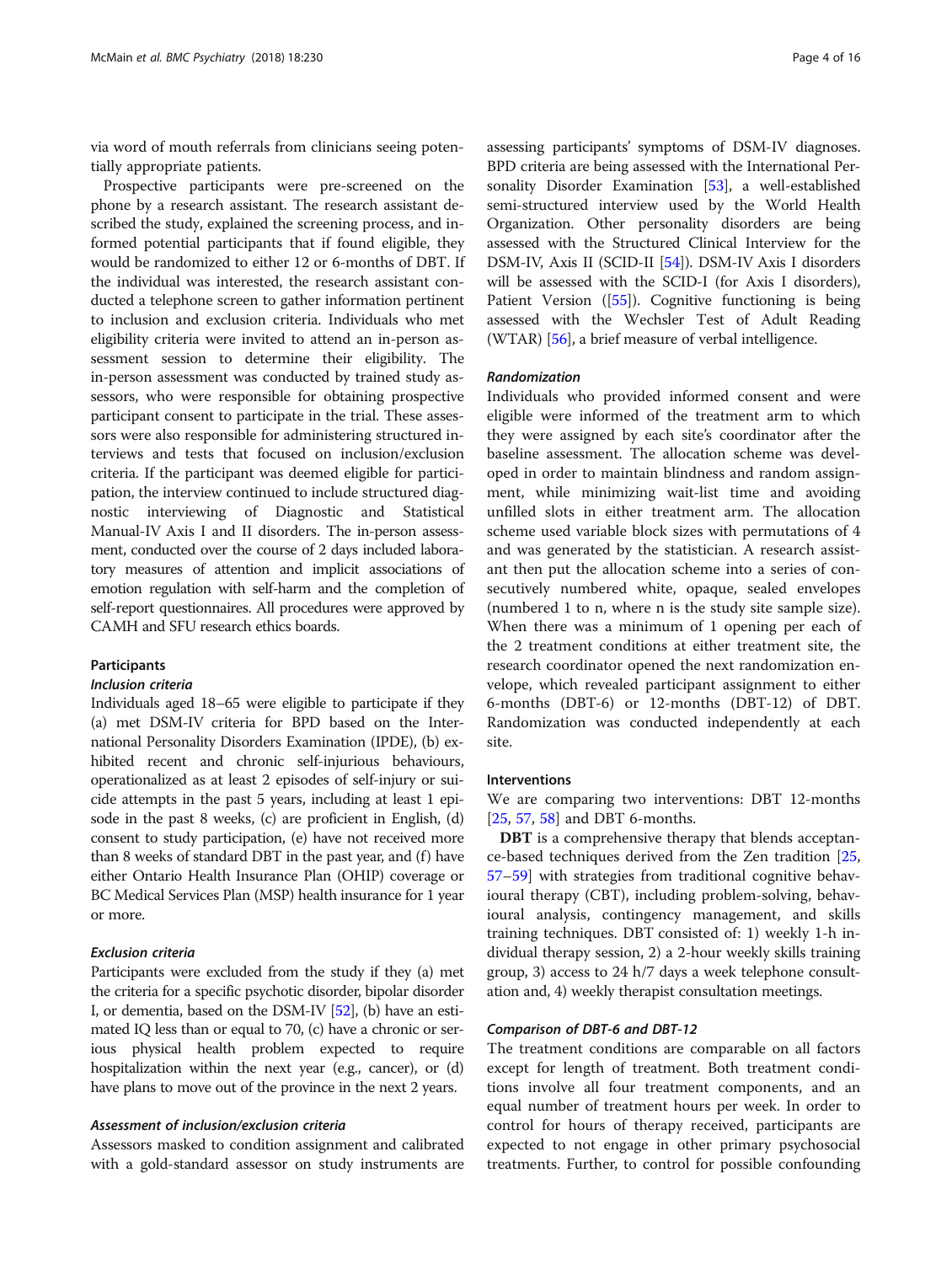effects of therapist characteristics, therapists across the 2 conditions are matched on a number of factors including expertise, training in DBT, and availability of supervision.

#### Treatment dropouts

Consistent with the DBT treatment protocol, participants who fail to attend four consecutive scheduled individual or group sessions are discontinued from treatment and will be considered dropouts.

#### **Therapists**

Therapists at both sites include doctoral and master's level therapists who have attended formal DBT basic and advanced-level workshops, with a minimum of 2 years of supervised experience in DBT and treating BPD patients. Senior therapists (SM, JK, AC) who are certified DBT practitioners with the Linehan Board of Certification and Accreditation are supervising the therapists and leading supervision and therapist consultation meetings at each site.

#### Treatment adherence

Therapist competence and treatment delivery is being monitored via therapist adherence ratings, individual supervision (weekly for students and unregistered clinicians who require more monitoring), and weekly DBT consultation team meetings. All individual and group therapy sessions are being videotaped, and therapist adherence is being assessed using the University of Washington DBT Adherence Rating Scale [\[60\]](#page-14-0). This scale provides scores on a scale of 0 to 5 across a range of DBT strategies [[25,](#page-13-0) [57](#page-14-0)–[59\]](#page-14-0), with global adherence scores of ≥4.0 indicating adherence to DBT. Psychology graduate student coders masked to treatment assignment and trained to an acceptable level of reliability at the University of Washington in Seattle, WA are independently rating a random selection of 5% of sessions from each therapist-patient dyad, with an equal proportion of sessions coded in the pre-treatment orientation (first 4 weeks), early, middle, and late stages of treatment. As well, 5% of all group sessions are being evaluated for adherence.

#### Assessments

Over the course of the study (i.e., 6 or 12 month treatment and follow-up phase), participants are being assessed at 9 time points: pretreatment, 3, 6, 9, 12, 15, 18, 21 and 24 months. Outcome measures are the same as those used in previous RCTs of DBT [[27](#page-13-0)–[30](#page-13-0), [61,](#page-14-0) [62](#page-14-0)], allowing for comparability with previous outcomes. The measures are described below, and Table [1](#page-5-0) summarizes the schedule of measures.

### Clinical outcomes Primary outcome

The primary outcome is the frequency and severity of self-injurious episodes, measured by the Suicide Attempt Self-Injury Interview (SASII [\[63\]](#page-14-0)). The SASII is a semi-structured interview that measures frequency and medical severity of self-injury and suicide attempts and is administered by trained assessors at all assessment points to measure self-injury over the previous 3-month assessment interval.

#### Secondary outcomes/predictors of response

Secondary outcomes and predictors of response measures assess a range of characteristics and suicidal and self-harm behaviours, health-related outcomes, including hospitalization, emergency room visits, psychiatric symptoms, social functioning, general functioning, and treatment retention. Characteristics of self-injury (including suicide attempts and non-suicidal self-injury), including frequency, medical severity, intent to die, lethality, and precipitants of self-injury, are being assessed with the Lifetime Suicide Attempt Self-Injury Count (L-SASI) (Lifetime Parasuicide History; Linehan & Comtois, unpublished 1996). See Table [1](#page-5-0) for schedule of measures. Healthcare utilization is being measured with the Treatment History Interview − 2 (THI-2) (THI; Linehan & Heard, unpublished 1987), which assesses the number and type of outpatient psychosocial treatments, number and duration of hospital admissions, frequency of emergency department visits, and medication use. Borderline personality disorder severity is being assessed using the Borderline Symptom List – 23 (BSL-23 [\[64](#page-14-0), [65](#page-14-0)]), a self-report measure, assessing the severity of BPD symptoms in the past week. Impulsivity is being assessed using the Barratt Impulsiveness Scale (BIS-11 [[66](#page-14-0)]), and depressive symptoms are being measured using the Beck Depression Inventory-II (BDI-II [\[67](#page-14-0)]). The State-Trait Anger Expression Inventory-2 (STAXI-2 [\[68](#page-14-0)]) is being used to measure participants' experiences and expressions of anger. The Symptom Checklist-90 Revised (SCL-90-R [[69](#page-14-0)]), a widely used self-report questionnaire, is being used to measure past-week general symptom distress. Interpersonal functioning is being assessed with the Inventory of Interpersonal Problems-64 (IIP-64 [[70\]](#page-14-0)), which assesses dysfunctional patterns in interpersonal interactions. Social functioning is being assessed with the Social Adjustment Scale-Self Report (SAS-SR [[71\]](#page-14-0)), which measures social adjustment. Health-related quality of life outcomes are being monitored using the EuroQol 5D-5 L (EQ-5D-5 L [\[72\]](#page-14-0)) and the Medical Outcomes Score Short Form (SF-36 [\[73](#page-14-0)]), which assesses physical and mental health functioning. The Alcohol Use Disorders Identification Test (AUDIT [\[74](#page-14-0)]) is a 10-item screening questionnaire regarding the amount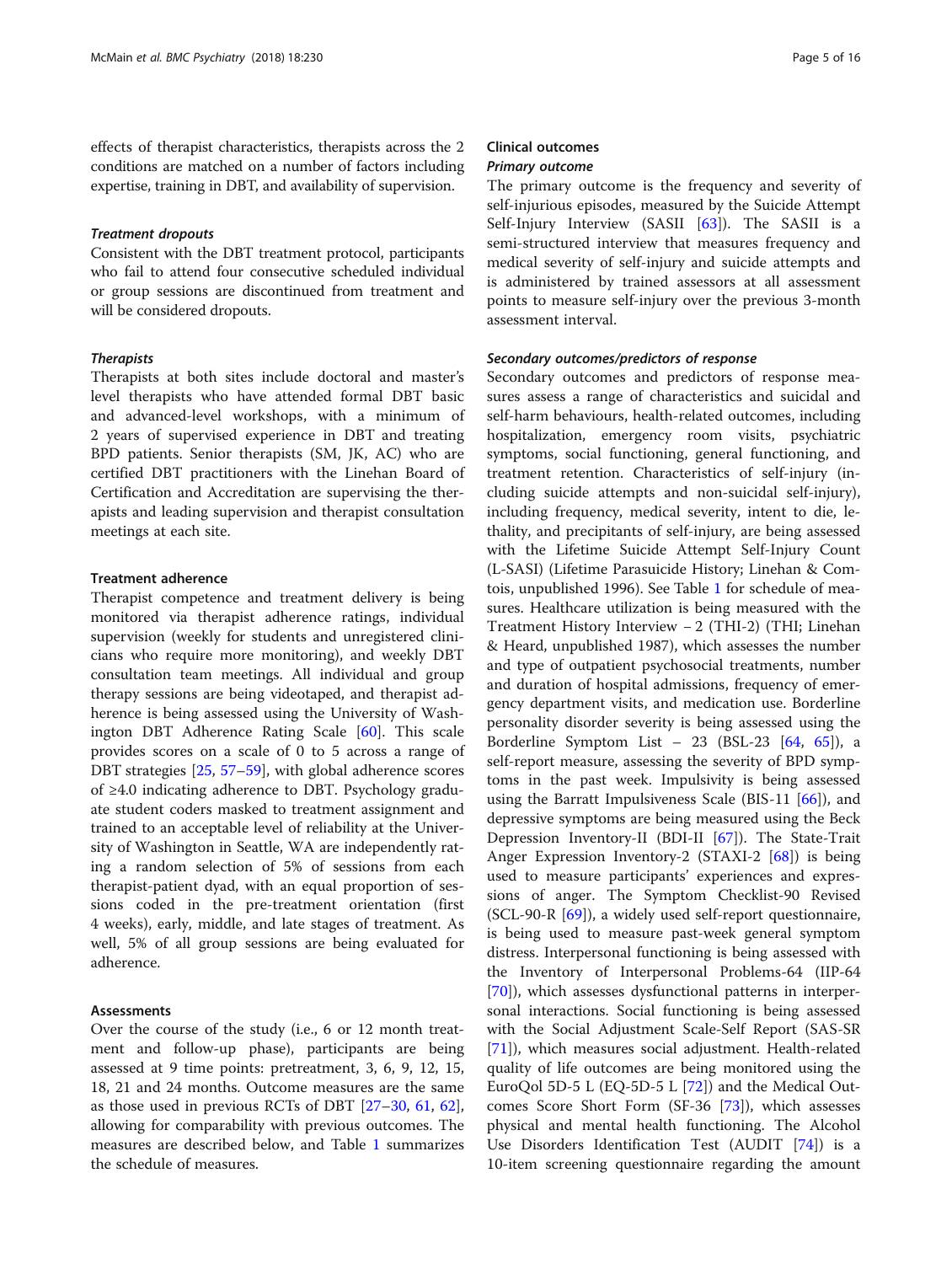<span id="page-5-0"></span>

| Table 1 Summary of measures |                 |                                               |                                                                                          |        |          |          |          |           |           |           |           |                        |                                       |  |
|-----------------------------|-----------------|-----------------------------------------------|------------------------------------------------------------------------------------------|--------|----------|----------|----------|-----------|-----------|-----------|-----------|------------------------|---------------------------------------|--|
| Domain                      | Report<br>type  | Outcome<br>Variable                           | Measure                                                                                  | Screen | Baseline | 3 months | 6 months | 9 months  | 12 months | 15 months | 18 months | 24 months<br>21 months | Monthly<br>session<br>Post<br>$1 - 4$ |  |
| Self-Harm<br>Suicide/       | Report<br>Self- | Ideation<br>Suicidal                          | Ideation (BSS)<br>for Suicide<br>Beck Scale                                              |        |          |          | ٠<br>٠   | $\bullet$ | ٠         | ٠         | ٠         | ٠                      |                                       |  |
|                             | Interview       | Suicide and<br>Self-Injury<br>Lifetime        | Interview (LSASI)<br>Suicide Attempt<br>Self-Injury<br>Lifetime                          |        |          |          |          |           |           |           |           |                        |                                       |  |
|                             |                 | Self-Injury<br>(past 3 months)<br>Suicide and | Suicide Attempt<br>Interview (SASII)<br>Self-Injury                                      |        |          |          |          |           |           |           |           |                        |                                       |  |
| Symptoms                    | Report<br>Self- | Depression                                    | <b>Beck Depression</b><br>Inventory-II<br>$(BD+1)$                                       |        |          |          |          |           |           |           |           |                        |                                       |  |
|                             |                 | Impulsivity                                   | Barratt Impulsiveness<br>Scale-11 (BIS-11)                                               |        |          |          |          |           |           |           |           |                        |                                       |  |
|                             |                 | Disorder (BPD)<br>Personality<br>Borderline   | Borderline Symptom<br>List-23 (BSL-23)                                                   |        |          |          |          |           |           |           |           |                        |                                       |  |
|                             |                 | Regulation<br>Difficulties<br>Emotion         | Emotion Regulation<br>The Difficulties in<br>Scale (DERS)                                |        |          |          |          |           |           |           |           |                        |                                       |  |
|                             |                 | Interpersonal<br>Problems                     | Problems-64 (IIP-64)<br>Interpersonal<br>Inventory of                                    |        |          |          |          |           |           |           |           |                        |                                       |  |
|                             |                 | Non-Suicidal<br>Self-Injury                   | Statements About<br>Self-Injury (ISAS)<br>Inventory of                                   |        |          |          |          |           |           |           |           |                        |                                       |  |
|                             |                 | Post-Traumatic<br>Stress Disorder             | PTSD Checklist for<br>DSM-5 (PCL-5)                                                      |        |          |          |          |           |           |           |           |                        |                                       |  |
|                             |                 | Psychiatric<br>Symptom<br><b>Distress</b>     | Symptoms<br>Checklist-90-Revised<br>$(SCL-90-R)$                                         |        |          |          |          |           |           |           |           |                        |                                       |  |
|                             |                 | and Expression<br>Experience<br>Anger         | $\left\vert -2\right\rangle$<br>Inventory-2 (STAX<br>Anger Expression<br>State and Trait |        |          |          |          |           |           |           |           |                        |                                       |  |
|                             |                 | Alcohol Use<br>and Related<br>Problems        | Identification Test<br>Use Disorder<br>The Alcohol<br>(AUDIT)                            |        |          |          |          |           |           |           |           |                        |                                       |  |
|                             |                 |                                               |                                                                                          |        |          |          |          |           |           |           |           |                        |                                       |  |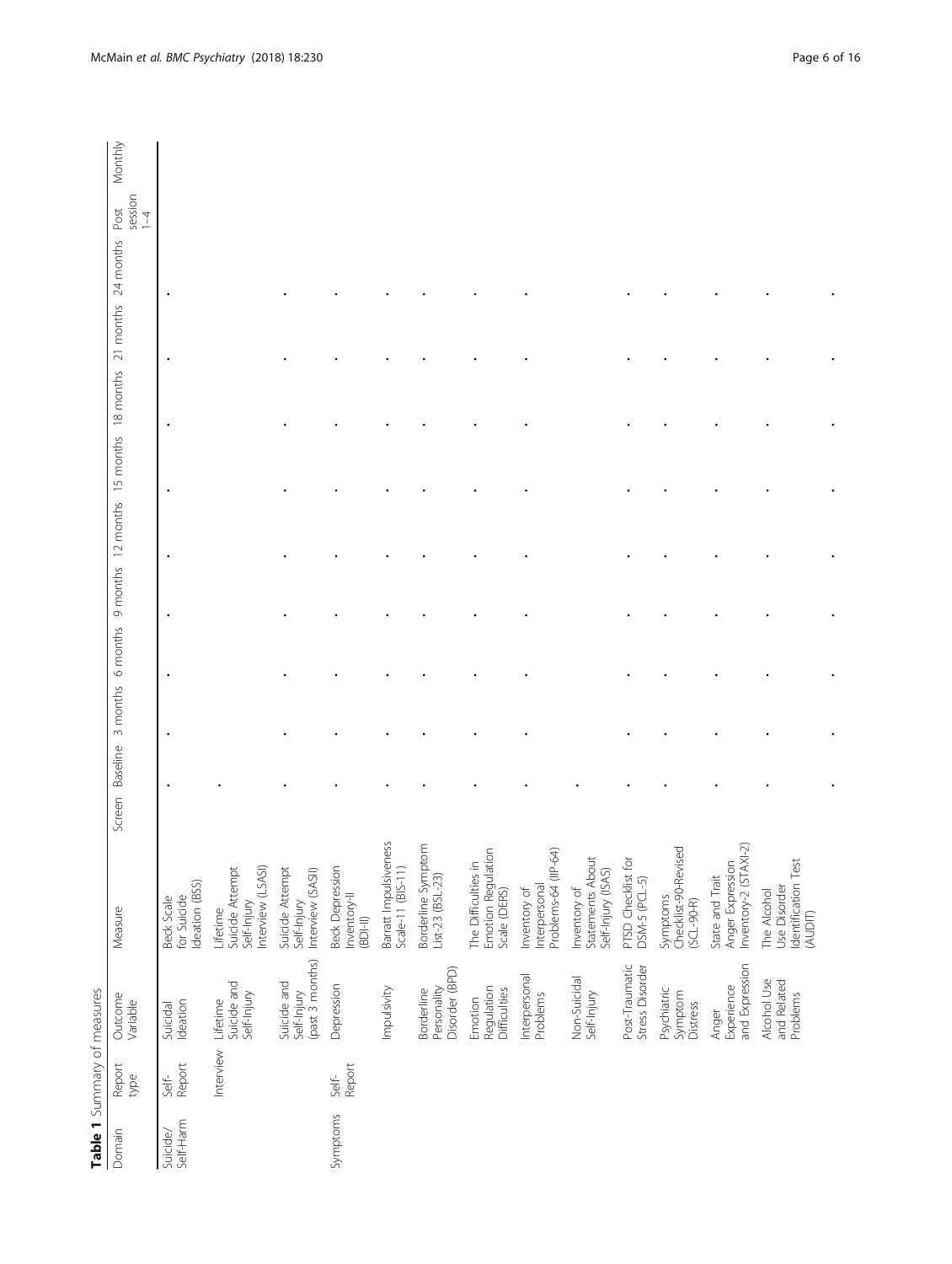|             |                 | Table 1 Summary of measures (Continued)          |                                                                              |                    |                   |           |                               |  |                     |                            |         |
|-------------|-----------------|--------------------------------------------------|------------------------------------------------------------------------------|--------------------|-------------------|-----------|-------------------------------|--|---------------------|----------------------------|---------|
| Domain      | Report<br>type  | Outcome<br>Variable                              | Measure                                                                      | Baseline<br>Screen | 3 months 6 months | 9 months  | 12 months 15 months 18 months |  | 21 months 24 months | session<br>Post<br>$1 - 4$ | Monthly |
|             |                 | and Related<br>Problems<br>Drug Use              | Screening Test<br>Drug Abuse<br>(DAST)                                       |                    |                   |           |                               |  |                     |                            |         |
|             |                 | Childhood<br>Trauma                              | Questionnaire<br>Short Form<br>Childhood<br>$(TQ-SF)$<br>Trauma              |                    |                   |           |                               |  |                     |                            |         |
|             |                 | of Personality<br>Dimensions<br>i<br>Ne          | Inventory<br>Short Form<br>(NEO-SF)<br>Five Factor<br>Personality<br>The NEO |                    |                   |           |                               |  |                     |                            |         |
| Functioning | Self-<br>Report | Functioning<br>Social                            | Adjustment<br>Self-Report<br>$(SAS-SR)$<br>Social<br>Scale                   |                    |                   |           |                               |  |                     |                            |         |
|             |                 | Outcome<br>Medical                               | $(MOS-5F-36)$<br>Score-Short<br>Outcome<br>Medical<br>Form                   |                    |                   |           |                               |  |                     |                            |         |
|             |                 | Quality<br>of Life                               | Level (EQ-5D-5 L)<br>Euroqol-5D-5                                            |                    |                   |           |                               |  |                     |                            |         |
| Healthcare  | Interview       | Healthcare<br>Utilization                        | Interview (THI-2)<br>Treatment<br>History                                    |                    |                   |           |                               |  |                     |                            |         |
| Descriptive | Interview       | Demographics                                     | Demographic<br>Data Survey<br>(DDS)                                          |                    |                   |           |                               |  |                     |                            |         |
|             |                 | Premorbid IQ                                     | Reading (WTAR)<br>Weschler Test<br>of Adult                                  |                    |                   |           |                               |  |                     |                            |         |
| Skills      | Report<br>Self- | Dialectical<br>Therapy<br>Skills Use<br>Behavior | The DBT Ways<br>Checklist<br>(DBT-WCCL)<br>of Coping                         |                    |                   |           |                               |  |                     |                            |         |
|             |                 | Mindfulness<br>Skills                            | Inventory of<br>Mindfulness<br>Skills (KIMS)<br>Kentucky                     |                    |                   | $\bullet$ | ٠                             |  |                     |                            |         |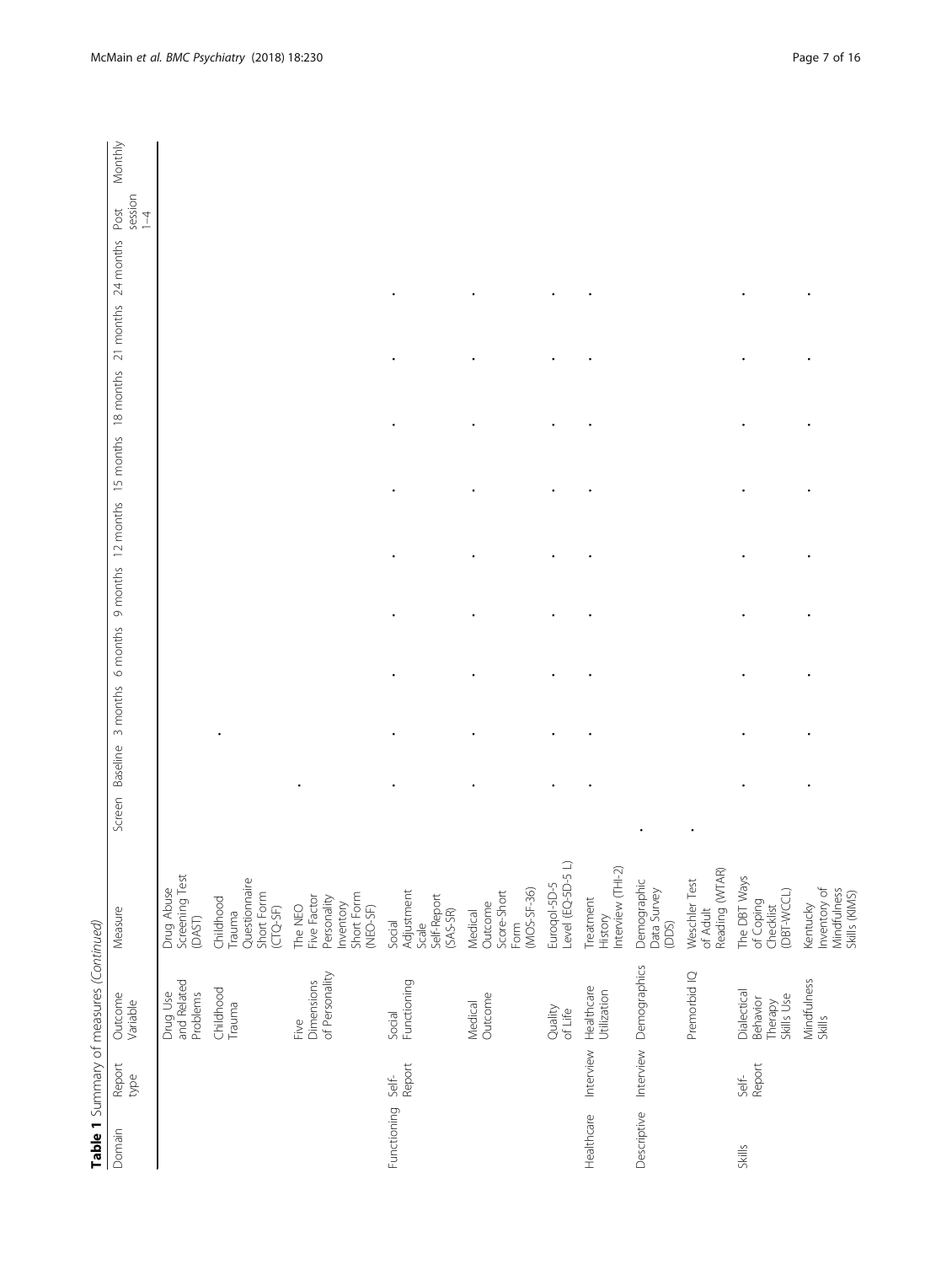|                        |                 | Table 1 Summary of measures (Continued)               |                                                                                      |                 |                                                             |  |                     |                            |         |
|------------------------|-----------------|-------------------------------------------------------|--------------------------------------------------------------------------------------|-----------------|-------------------------------------------------------------|--|---------------------|----------------------------|---------|
| Domain                 | Report<br>type  | Outcome<br>Variable                                   | Measure                                                                              | Screen Baseline | 6 months 9 months 12 months 15 months 18 months<br>3 months |  | 21 months 24 months | session<br>Post<br>$1 - 4$ | Monthly |
| Disorders<br>Mental    | Interview       | Diagnosis<br>BPD                                      | Section (IPDE-BPD)<br>Examination - BPD<br>Int'l Personality<br>Disorder             |                 |                                                             |  | $\bullet$           |                            |         |
|                        |                 | Psychiatric<br>Disorders                              | Structured Clinical<br>Disorders (SCID I)<br>DSM-IV-TR Axis I<br>Interview for       | ∾.              |                                                             |  |                     |                            |         |
|                        |                 | Personality<br>Disorders                              | Structured Clinical<br>Disorders (SCID II)<br>DSM-IV-TR Axis II<br>Interview for     |                 |                                                             |  |                     |                            |         |
| Treatment<br>Appraisal | Report<br>Self- | and Credibility<br>of Treatment<br>Expectancy         | Questionnaire (CEQ)<br>The Credibility/<br>Expectancy                                |                 |                                                             |  |                     |                            |         |
|                        |                 | Termination<br>Reasons for<br>Treatment<br>Early      | Early Termination<br>from Treatment -<br>Client (RET-C) <sup>b</sup><br>Research for |                 |                                                             |  |                     |                            |         |
| Alliance               | Report<br>Self- | Therapeutic<br>Alliance                               | Inventory - Short<br>Working Alliance<br>Form, Client<br>$(WAI-S)$                   |                 |                                                             |  |                     |                            |         |
|                        |                 | Ruptures and<br>Resolutions<br>Session                | Questionnaire -<br>Post Session<br>Client (PSQ)                                      |                 |                                                             |  |                     |                            |         |
| Measures<br>Therapist  | Report<br>Self- | Therapeutic<br>Alliance                               | Inventory - Short<br>Working Alliance<br>Form, Therapist<br>$(WAI-S)$                |                 |                                                             |  |                     |                            |         |
|                        |                 | Ruptures and<br>Resolutions<br>Session                | Questionnaire -<br>Therapist (PSQ)<br>Post Session                                   |                 |                                                             |  |                     |                            |         |
|                        |                 | Expectation of<br>Helpfulness<br>Treatment<br>Initial | Therapist Version<br>for Treatment -<br>Expectations<br>4 Item (ET-T)                |                 |                                                             |  |                     | $\circ_\bullet$            |         |
|                        |                 | Expectation of<br>Helpfulness<br>Treatment            | Therapist Version<br>for Treatment -<br>5 Item $(EI-T)$<br>Expectations              |                 | ್.                                                          |  |                     |                            |         |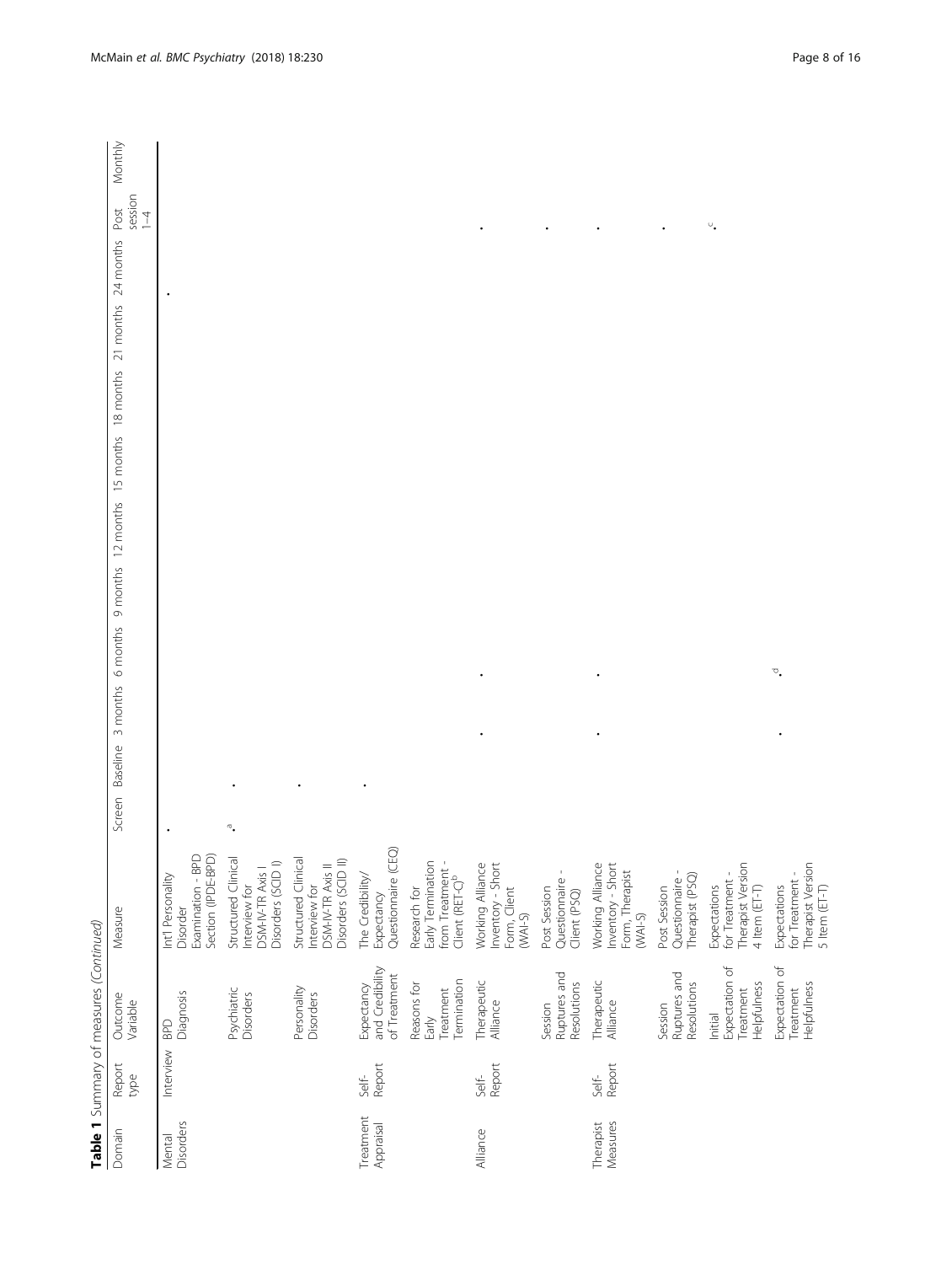|        |      | Table 1 Summary of measures (Continued)     |                                                                       |  |  |  |                                                                                                           |  |                  |  |
|--------|------|---------------------------------------------|-----------------------------------------------------------------------|--|--|--|-----------------------------------------------------------------------------------------------------------|--|------------------|--|
| Domain | type | Report Outcome<br>type Variable             | Measure                                                               |  |  |  | Screen Baseline 3 months 6 months 9 months 12 months 15 months 18 months 21 months 24 months Post Monthly |  | session<br>$1-4$ |  |
|        |      | Therapist                                   | Demographics Demographic<br>Questionnaire <sup>e</sup><br>Therapist   |  |  |  |                                                                                                           |  |                  |  |
|        |      | Vindfulness<br><b>Skills</b>                | Skills-Therapist<br>Inventory of<br>Mindfulness<br>Kentucky<br>(KIMS) |  |  |  |                                                                                                           |  |                  |  |
|        |      | Job-Related<br>Stress and<br><b>Burnout</b> | Burnout Inventory-<br>Therapist Version<br>Maslach's<br>MBI)          |  |  |  |                                                                                                           |  |                  |  |

aOnly Psychotic Symptoms and Mania Sections of the SCID are completed at In-Person Screen

bCompleted by participant in case of early termination of treatment

<sup>3</sup>Only Psychotic Symptoms and Mania Sections of the SCID are completed at In-Person Screen<br><sup>b</sup>Completed by participant in case of early termination of treatment<br><sup>1</sup>Initial Expectations for Treatment Version 4 Item complet dExpectations for Treatment Version 5 Item completed at 6-months only for participants receiving 12 months of treatment cInitial Expectations for Treatment Version 4 Item completed only after Session 1

eCompleted by therapist prior to their first participant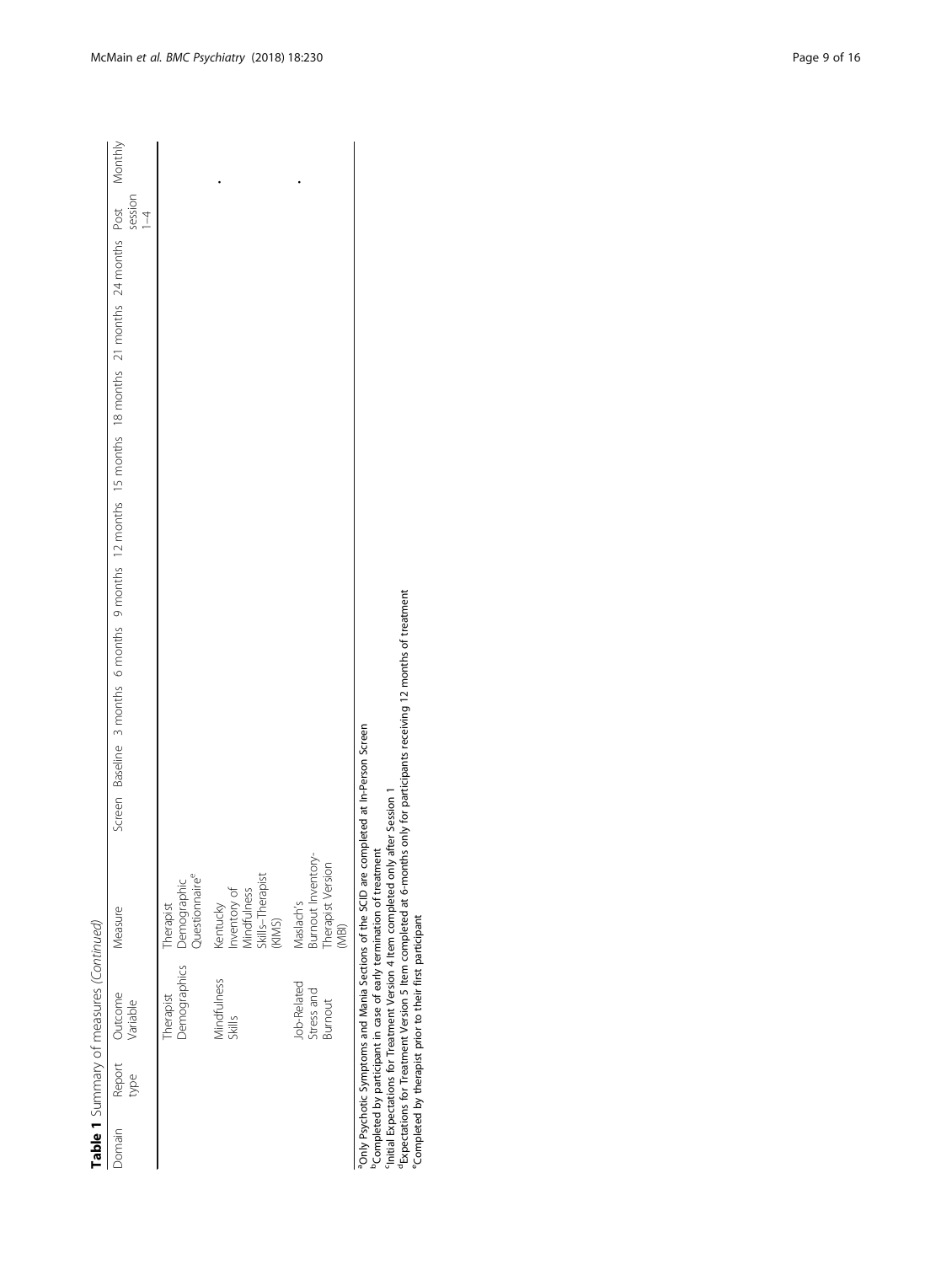and frequency of alcohol consumption, dependence on alcohol, and problems associated with alcohol use, and is being used to assess for alcohol-related problems. The Drug Abuse Screening Test (DAST [[75\]](#page-14-0)), a 28-item self-report questionnaire widely used in treatment evaluation research, is being used to assess problems associated with drug misuse. The Inventory of Statements About Self-Injury (ISAS [\[76\]](#page-14-0)), is a self-report questionnaire that measures non-suicidal self-harm behaviors. Suicidal intentions are assessed using the Beck Scale for Suicidal Ideation (BSS [\[77\]](#page-14-0)), a self-report questionnaire consisting of 19 items. The PTSD Checklist for DSM-5 (PCL-5 [\[78](#page-14-0)]) is a 20-item self-report measure used to assess symptoms of posttraumatic stress disorder. Emotion dysregulation is measured using the Difficulties in Emotion Regulation Scale (DERS [\[79\]](#page-14-0)), a 36-item, self-report. Mindfulness is being assessed with the Kentucky Inventory of Mindfulness Skills (KIMS [[80\]](#page-14-0)) self-report questionnaire. The Dialectical Behavior Therapy-Ways of Coping Checklist (DBT-WCCL [[81\]](#page-14-0)) is used to assess thoughts and behaviors related to coping strategies during stressful events.

The following other measures are administered to assess predictors of response. Demographic information will be collected with the Demographic Data Schedule (DDS [[82\]](#page-14-0)) at baseline. The NEO-Five Factor Inventory, short form (NEO-SF [\[83](#page-14-0)]), a widely used personality measure, is being used to assess personality dimensions (i.e., neuroticism, extraversion, openness, agreeableness, and conscientiousness) and is collected at baseline. The Childhood Trauma Questionnaire-Short Form (CTQ-SF [[84\]](#page-14-0)), a self-report measure of childhood abuse and neglect is being collected at 3-months and the Credibility/ Expectancy Questionnaire (CEQ [\[85](#page-14-0)]) is being collected at baseline. The Working Alliance Inventory-Short Form (WAI-S [[86](#page-14-0)]), therapist and client version are collected after each of the first 4 treatment sessions and at 3 and 6-months.

Finally, the Reasons for Early Termination from Treatment Questionnaire (RET-C [\[87](#page-14-0)]) is administered to evaluate reasons for premature termination and is administered to participants who drop out of treatment.

Participants are being compensated at a rate of \$10 Canadian dollars (CDN) per hour for the completion of these study measures.

#### Health economic outcomes

One objective of this research is to compare the cost of DBT-6 vs DBT-12. Costs include direct treatment cost, health services cost (e.g., hospitalization, emergency room visits, day surgery or procedure, physician visits, medications), productivity costs, and law enforcement and related cost. The cost analysis will be based on the healthcare resources data obtained from the THI-2 in

the trial and with participant consent, imported to and linked with federal and provincial administrative databases (for Ontario, the Institute for Clinical Evaluative Sciences; for British Columbia, B.C. Population Health; in addition to the Canadian Institute for Health Information). Additionally, using established guidelines for cost-effectiveness research [[88](#page-14-0)], data on therapist and consultation team time devoted to research participants (e.g., in meetings, individual and group sessions, between-session communication) are being collected and used to calculate per patient cost of service provision based on expected service provider costs (e.g., salary, benefits).

#### Genetic data

An amendment to the original protocol for the addition of a genetic component to the study and collection of saliva samples was approved in September, 2015. A separate consent form was developed for this data collection. Participants' who provide consent to the genetic study are required to provide five small saliva samples (about half a teaspoon each) to the research team at the following time points: a) at baseline, b) at 6-months, c) 1 year, d) one-and-a-half years, and e) 2 years into the study. These time-based samples will be used specifically for epigenetic comparisons before, during and after DBT treatment. Patients are receiving \$20 remuneration per saliva sample.

Data collection for the study began in February, 2015 and is expected to be complete by July, 2019.

Interview outcome data will be double data-entered. Other data collected via an electronic encrypted data management system are not double data entered. Data is stored on an encrypted server. Study outcome data is stored in a locked cabinet in accordance with ethical guidelines governing the management of data. All study data collected will be maintained for 25 years before being destroyed.

#### Masking of treatment allocation

Several methods will be used to conceal treatment allocation of participants and protect against sources of bias. Therapists will not function as assessors, and vice versa. Study assessors are masked to participants' treatment assignment with the exception of assessors who administer the Treatment History Interview-2 (THI-2) (THI; Linehan & Heard, unpublished 1987). This measure includes questions about the treatment received and may disclose the condition to which the participant is assigned, therefore an RA who is not masked to the participant's treatment assignment will conduct this interview. Third, both therapists and assessors will consistently be reminded of the study masking requirements, and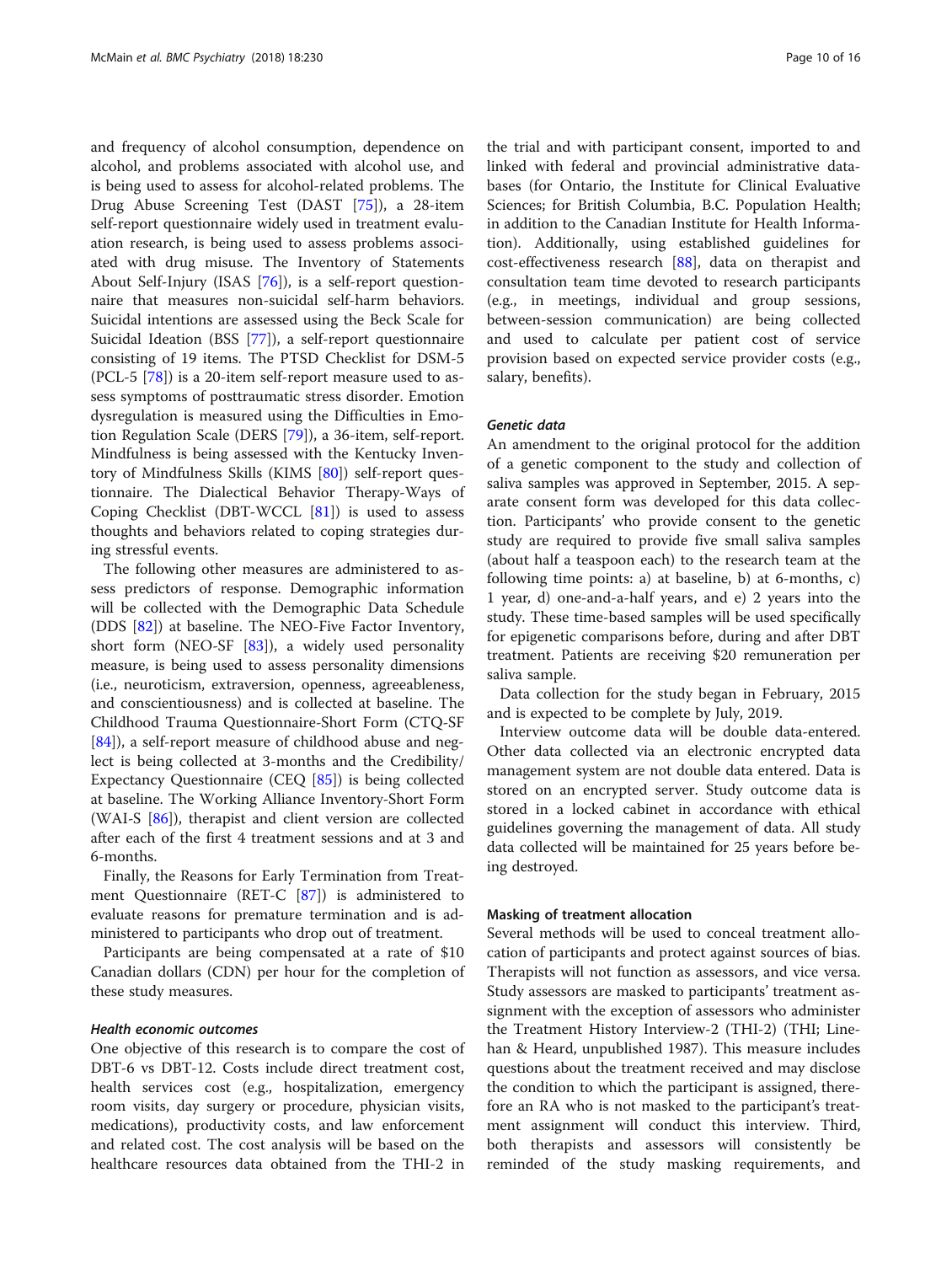discussions about clients between therapists and assessors will be discouraged.

#### Sample size and power analysis

The study was designed to test whether DBT-6 is not inferior to DBT-12 (an established treatment). The estimate of the sample size required for a non-inferiority test was based on the effect sizes from prior DBT RCTs [[30,](#page-13-0) [62](#page-14-0)]. Post-treatment suicide and self-harm estimates over 4 months were 2.26 episodes for DBT-6 and 0.73 for DBT-12 ( $SD_{pooled} = 4$ ). We expected no significant differences between the DBT-6 and DBT-12 conditions in terms of reductions in the frequency and severity of self-injury episodes at 1 year. We therefore defined our delta, the clinically significant range of indifference for our non-inferiority trial, as a difference in outcomes of 1.53  $(SD = .04)$  episodes in the frequency of self-harm episodes at post-treatment. To achieve this maximum of 1.53 or less in the difference of self-injury rates with adequate power ( $\alpha$  = .05; 1 - β = .80), 85 participants per group are required to show non-inferiority of treatment. Allowing for a 30% dropout rate, we will recruit 120 participants per group. The sample size calculation also addresses the necessary power for secondary analyses, given that the sample size required for null hypothesis significance testing is typically less than those required for non-inferiority [\[89](#page-14-0)].

#### Statistical analyses

#### Baseline characteristics

We will examine rates of ineligibility. Demographic and clinical characteristics will be summarized using descriptive statistics.

#### Primary analyses

Comparison of DBT-6 versus DBT-12 Analyses will be conducted at the end of treatment and at the end of follow-up. No interim analyses are planned. The outcome analyses will be conducted on an intention-to-treat basis. The primary outcomes, frequency and severity of suicide and self-harm behaviours, are both expected to have a skewed distribution. The count nature of the self-injury frequency variable, as well as the self-injury severity ratings, are integers bounded by zero. As well, given the dependencies of the observations over time and individual variability, our primary analyses will employ a multilevel random effects Poisson growth curve model. The occasion level random effects will capture secondary over-dispersion due to the heterogeneity of observations within participant self-injury reporting [\[88,](#page-14-0) [90](#page-14-0)]. These random effects will follow a log-normal distribution [[91](#page-14-0)], and will reduce or eliminate the disturbance effects associated with the differences between rates and forms of specific, within individual, self-harm that can bias estimates of true self-harm rates.

Specific tests of our primary hypotheses (non-inferiority tests of equivalence and post hoc comparisons of difference) will be model-based [[92\]](#page-14-0) using contrasting means and regression coefficients. Evaluation of model fit will be provided by statistical indices including Akaike's Information Criteria (AIC) and Bayesian Information Criteria (BIC) and likelihood ratio tests. To perform the comparison of self-injury outcomes at post-treatment (our primary research interest), 1-sided non-inferiority t-tests of the marginal means will be performed. If missing data are at moderate levels or are related to a specific set of covariates or outcome, we will compare multiple imputation [[93](#page-14-0)], growth curve analysis [\[94\]](#page-14-0), and instrumental variables analysis [\[95\]](#page-14-0) since no one technique is demonstrably superior [\[96](#page-15-0)]. We will also examine differences in sites and therapist characteristics that may be evidenced in treatment outcomes.

#### Health economic analyses

We will compare the cost of DBT-6 vs DBT-12 from the perspective of the public healthcare payer. The output will be the incremental cost of DBT-6 compared to DBT-12. We will analyze the total cost as a dependent variable, using a regression model to estimate the difference in expected healthcare cost between the two groups. The intervention will be the primary independent variable and the regression model will adjust for potential confounding variables. In theory, an ordinary least squares model produces unbiased estimates even if the data are skewed; however, additional estimation methods (e.g., generalized linear models) and different uncertainty methods (e.g., parametric and non-parametric bootstrapping) will be explored to facilitate investigation of the impact of various cost assumptions [[97](#page-15-0)–[99\]](#page-15-0).

Additionally, as a secondary economic analysis, we will explore the economic evaluation using the net benefit regression framework [[100](#page-15-0)]. The outcome will be the incremental net benefit from DBT-6 for the intervention group compared to the standard DBT-12 group. We will also estimate the incremental cost per one self-injury episode avoided and the incremental cost per quality-adjusted life-year (QALY) gained, derived from the SF-36 and EQ-5D-5 L data. To estimate QALYs gained, we will convert SF-36 and EQ-5D-5 L data collected in the trial to utility scores using a validated algorithm [\[101](#page-15-0)–[103\]](#page-15-0). The QALY is the gold standard measure of effectiveness recommended for economic evaluation and allows for a more global measure of the impact of a clinical intervention. Calculating QALYs requires the combination of health-related quality of life measures with data on health state duration. The EQ-5D-5 L has been used to evaluate the quality of life of patients with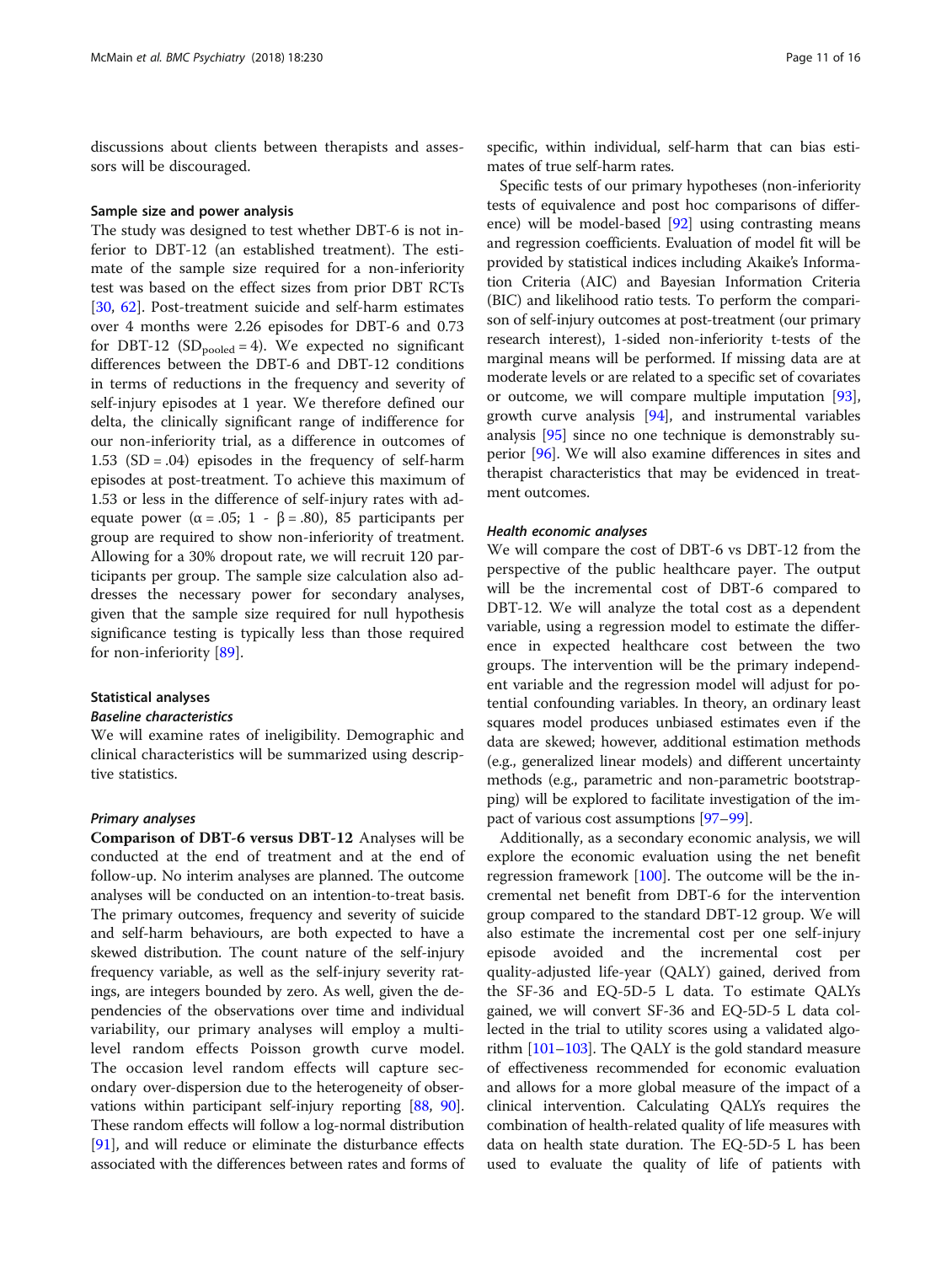schizophrenia [\[104\]](#page-15-0) and depression [\[105](#page-15-0)]; however, recently its validity in BPD studies has been questioned, so the SF-36 will be used for comparison in a sensitivity analysis. Statistical uncertainty will be characterized using a 95% confidence interval and a cost-effectiveness acceptability curve (CEAC) [[106](#page-15-0)].

#### Attrition and treatment implementation

We will examine rates of treatment completion and attrition across both groups. We will conduct survival analyses to examine differences in the timing of treatment dropouts. In addition, we will compare rates of use of psychotropic medications and other adjunctive treatments at baseline and across both treatments. Treatment adherence ratings across both treatment arms will be evaluated. We also will examine potential site differences between the CAMH and SFU sites in terms of participant characteristics, and attrition. We will also examine potential therapist effects on treatment implementation and dropout rates.

#### Secondary analysis

Analyses of subtypes of BPD patients likely to benefit from DBT-6 versus DBT-12 Analyses related to predictors of treatment response will involve growth curve modeling, with covariates, with the two arms using both linear and over-dispersed Poisson hierarchical models. The effects of impulsivity and the rates of self-injury will be managed by person centering the variables. Growth curve models will be used to estimate the trajectories of the 4 diagnostic groups that are expected to moderate treatment response (PTSD, GAD, Cluster A, and Cluster C), but without the inclusion of covariates, provided they are not needed. Each diagnostic category will be estimated independently within a single model. The tests of both slopes and marginal effects will be carried out post-estimation, and will involve pair-wise multiple comparisons with alpha levels that are Holm's Sequential Bonferroni adjusted.

#### Data safety monitoring

A data safety monitoring committee (DSMC) was established and composed of three independent researchers specializing in BPD and self-harm, cognitive behavior therapy, and biostatistics. The DSMC is responsible for monitoring the research protocol, reviewing data, assessing the safety of the trial, reporting adverse events, reviewing unanticipated problems, and monitoring protocol violations in accordance with the policies and procedures outlined in the institutional research ethics boards (REBs) at each site and in accordance with Canadian Institutes of Health Research's (CIHR) policies and procedures concerning data and safety monitoring. The DSMC will communicate any new information to the REB at both sites over the course of the trial, and the site supervisors (SM, AC), in consultation with the research team will make the decision whether to continue, suspend, modify or stop the trial, or amend the protocol. The site supervisors (SM, AC) are responsible for monitoring and reporting serious adverse events to the DSMC. Serious adverse events are defined as any untoward medical occurrence that results in death, is life-threatening, results in persistent or significant disability/incapacity, results in a congenital anomaly/birth defect, or any important medical event that may jeopardize the health of the research participant or may require medical intervention to prevent one of the outcomes listed above. Serious adverse events involving self-harm behaviour was operationalized as very high to severe medical risk according to the SASII lethality scale.

#### **Discussion**

This will be the first rigorously controlled trial comparing two different lengths of DBT for individuals with BPD and chronic suicidal behaviour. Given the severity  $[4, 5]$  $[4, 5]$  $[4, 5]$  $[4, 5]$  $[4, 5]$  and societal costs of BPD  $[17–19]$  $[17–19]$  $[17–19]$ , and the limited resources available for psychotherapy for BPD [\[39](#page-13-0), [40](#page-13-0)], findings have the potential to significantly impact clinical practice. If 6- months of DBT produces comparable clinical outcomes to 1-year of DBT, the briefer version would be an excellent, less resource intensive alternative that could help to increase access to treatment, reducing wait times and enable more people to be treated. If 6 months of DBT became the new standard length of treatment, it would reduce the direct costs and resources compared with 1-year. If the study hypotheses are confirmed, the findings could encourage decision-makers to invest in the development of briefer programs, improving treatment accessibility.

Limitations of the study include the following: This study design does not include a control arm that could control for the passage of time. Though this would provide a more rigorous test of our study hypotheses, a third control arm (e.g., wait-list or treatment as usual) was ruled out due to ethical concerns and because of the strong evidence base demonstrating that standard DBT-12 is superior to unstructured treatment as usual controls. As well, concomitant psychotropic medications will be uncontrolled. While psychotropic utilization is a potential confound in the current study design, the restriction of medications would reduce referrals to the study and also pose a threat to external validity. Indeed, previous trials indicate that an estimated 80% of patients will be on at least one psychotropic medication [\[107,](#page-15-0) [108](#page-15-0)] and thus, restricting medication use would compromise the representativeness of the study sample. Therefore, by monitoring medication use throughout the trial, we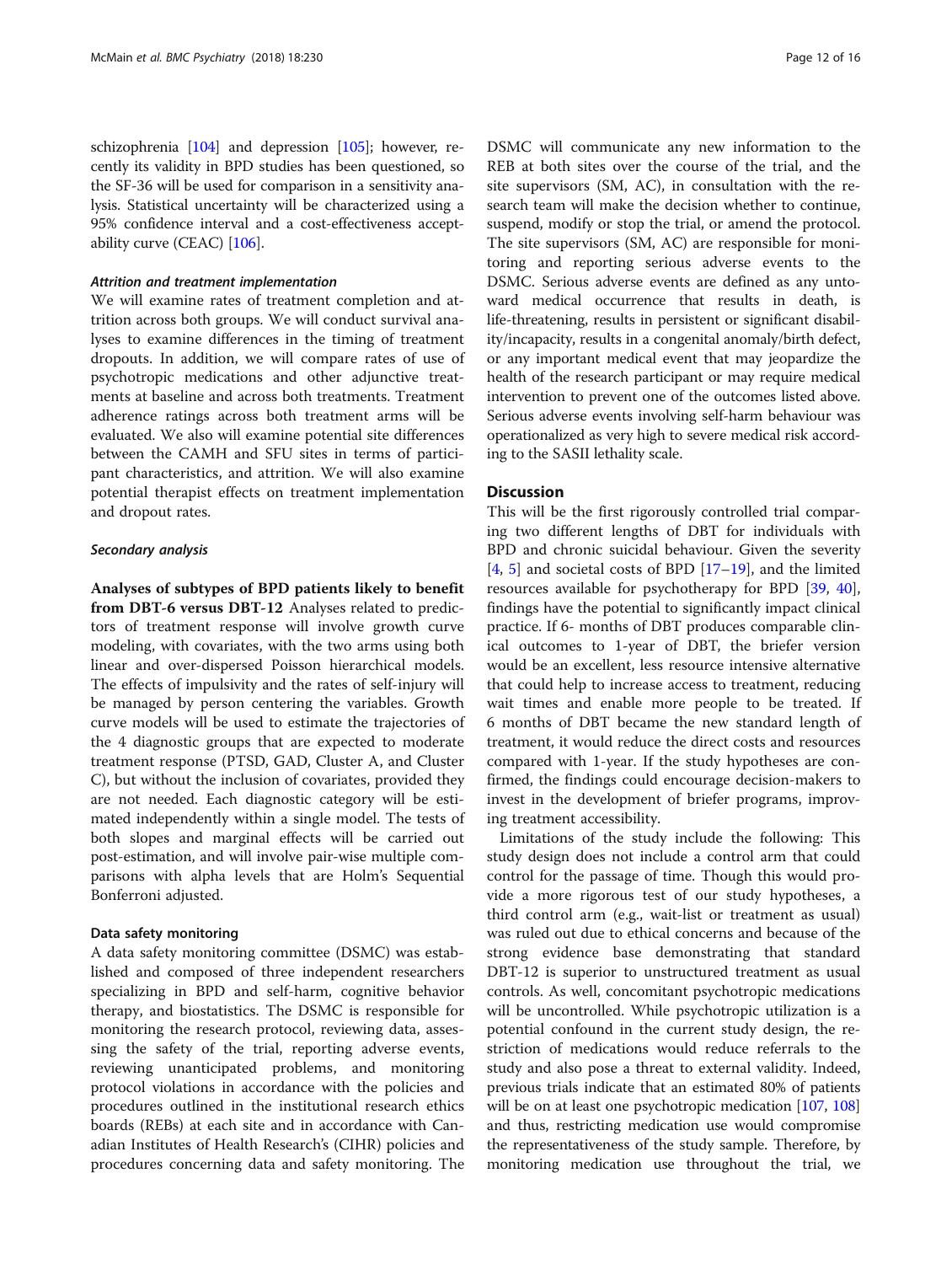believe that the current study balances the internal and external validity in a manner that is the best way to advance treatment of this population.

#### Study timeframe

Study enrollment began in February, 2015 and the total sample of 240 participants was completed by June, 2017. The active treatment phase is expected to be finished in June, 2018. The completion of follow-up assessments is expected in July, 2019. The dissemination of final results at international meetings is expected by the Fall of 2019. Publication of the findings is planned for 2020.

#### Abbreviations

AIC: Akaike's information criteria; AUDIT: Alcohol use disorders identification test; BDI-II: Beck Depression Inventory-II; BIC: Bayesian information criteria; BIS-II: Barratt impulsiveness scale; BPD: Borderline personality disorder; BSL-23: Borderline Symptom List-23; BSS: Beck scale for suicidal ideation; CAMH: Centre for addiction and mental health; CBT: Cognitive behavioural therapy; CDN: Canadian; CEQ: Credibility/Expectancy Questionnaire; CIHR: Canadian Institutes of Health Research; Cluster A: Paranoid, Schizoid, Schizotypal; Cluster C: Avoidant, Dependent; Obsessive compulsive; CTQ-SF: Childhood Trauma Questionnaire-Short Form; DAST: Drug abuse screening test; DBT: Dialectical behavior therapy; DBT-WCCL: Dialectical Behavior Therapy-Ways of Coping Checklist; DDS: Demographic data schedule; DERS: Difficulties in emotion regulation scale; DSMC: Data safety monitoring committee; DSM-IV: Diagnostic and Statistical Manual of Mental Disorders, 4th edition; EQ-5D-5L: EuroQol 5D-5L; FASTER: Feasibility of a shorter treatment and evaluating responses; GAD: Generalized anxiety disorder; IIP-64: Inventory of Interpersonal Problems-64; IPDE: International personality disorders examination; IQ: Intelligence quotient; ISAS: Inventory of Statements About Self-Injury; KIMS: Kentucky inventory of mindfulness skills; L-SASI: Lifetime parasuicide history; MSP: Medical services plan; NEO-SF: NEO-Five Factor Inventory, short form; OHIP: Ontario Health Insurance Plan; PCL-5: PTSD Checklist for DSM-5; PTSD: Post-traumatic stress disorder; QALY: Quality-adjusted life-year; RCT: Randomized controlled trial; RET-C: Reasons for early termination from treatment questionnaire; SASII: Suicide attempt self-injury interview; SAS-SR: Social adjustment scale-self report; SCID-I: Structured Clinical Interview for DSM-IV Axis I Personality Disorders; SCID-II: Structured Clinical Interview for DSM-IV Axis II Personality Disorders; SCL-90-R: Symptom Checklist-90 Revised; SF-36: Medical Outcomes score short form; SFU: Simon Fraser University; STAXI-2: State-Trait Anger Expression Inventory-2; THI-2: Treatment History Interview − 2; WA: Washington; WAI-S: Working Alliance Inventory-Short Form; WTAR: Wechsler Test of Adult Reading

#### Acknowledgements

The authors acknowledge the Canadian Institutes of Health Research for funding this ongoing study (CIHR OG 311138).

The authors would like to especially thank Michaelia Young, Sonya Varma, Cathy Labrish, and Lisa Choshino for their support in data collection and trial management.

#### Funding

The projected received 5-years of funding from the Canadian Institutes of Health Research (CIHR). The total funding received for the trial was \$1,459,322.00 CDN. The project was awarded funding upon the first submission of the grant application, and CIHR had no role in the study design.

#### Availability of data and materials

The authors of this paper are part of the research team who will have access to this study's dataset for publications. The primary population health and health economic data are governed by privacy legislation and agreements between the research team and provider agencies and are not part of the dataset available for secondary analyses. All data requests should be directed to the corresponding author and would be vetted by the research team and the Regional Ethics board.

#### Authors' contributions

SM is the nominated PI of the study and has been involved in all aspects of the study design and implementation. She is also the clinical supervisor at the CAMH site in Toronto. She contributed to revising this manuscript. JK is the co-PI of the study and has been involved in all aspects of the study design and implementation. She is also a co-clinical supervisor at the CAMH site in Toronto and oversees the use of the DBT fidelity measure. She contributed to revising this manuscript. AC is the co-PI of the study and has been involved in all aspects of the study design and implementation. He is also a co-clinical supervisor for the SFU/DBT Centre of Vancouver site. He contributed to revising this manuscript. TG is a co-investigator of the study and was responsible for substantial contributions to the study design and the analytic approach. He is responsible for overseeing the database development and data collection as well as the health economic analyses. He contributed to reviewing and revising this manuscript. DLS is a co-investigator of the study and was responsible for substantial contributions to the design of the study and development of the data analytic approach. He also contributed to reviewing and revising this manuscript. KDG is a coinvestigator and prepared an initial draft of this manuscript. She is responsible for overseeing the training and reliability of study assessors at both sites and has contributed to all aspects of the study design. WI is a co-investigator of the study and made substantial contributions to the design of the health economic aspect of the study. She is responsible for the design, implementation, and analysis of economic data. She contributed to reviewing and revising this manuscript. JSH is a co-investigator of the study and is responsible for the design and planning of the health economic evaluation. All authors reviewed and approved of the final manuscript.

#### Ethics approval and consent to participate

Ethics approval to conduct this study was approved by the research ethics boards at CAMH on May 15, 2014 (#026/2014) and at Simon Fraser University on August 28, 2015 (#2014 s0263).

Prospective participants completed a brief telephone screen and if it appeared that they fulfilled inclusion criteria, they were invited to attend an in-person screen assessment. At this appointment, trained study assessors provided prospective participants with written and verbal information about the study and included time for individuals to ask questions. Prospective participants were then asked to sign the consent form, which was co-signed by the assessor. Consent forms are signed to acknowledge their understanding and agreement to participant in all aspects of the study and the ability to withdraw their consent at any time.

In September 2015, the Principal Investigators (SM, AC) applied for and received an ethical amendment to the original approved application to recruit participants from the existing study to participate in a 2 year genetics sub-project. A separate consent procedure and consent form was developed for this sub-project.

#### Consent for publication

Not applicable.

#### Competing interests

The authors declare that they have no competing interests.

#### Publisher's Note

Springer Nature remains neutral with regard to jurisdictional claims in published maps and institutional affiliations.

#### Author details

<sup>1</sup> Centre for Addiction and Mental Health, 60 White Squirrel Way, Toronto, ON M6J 1H4, Canada. <sup>2</sup>Department of Psychiatry, University of Toronto, Toronto, ON, Canada. <sup>3</sup>Department of Psychology, Simon Fraser University, 8888 University Drive, Burnaby V5A 1S6, Canada. <sup>4</sup>DBT Centre of Vancouver Vancouver, Canada. <sup>5</sup>Department of Psychology, Ryerson University, 350 Victoria Street, Toronto, ON M5B 2K3, Canada. <sup>6</sup>Department of Psychiatry and Behavioural Neurosciences, McMaster University, Box 585, 100 West 5th Street, Room B386, Hamilton, ON L8N 3K7, Canada. <sup>7</sup>Psychological and Brain Sciences, University of Massachusetts, 617 Tobin Hall, 135 Hicks Way, Amherst, MA 01003-9271, USA. <sup>8</sup>Centre for Excellence in Economic Analysis Research, St. Michael's Hospital, 30 Bond Street, Toronto, ON M5B 1W8, Canada. <sup>9</sup>Institute of Health Policy, Management and Evaluation, University of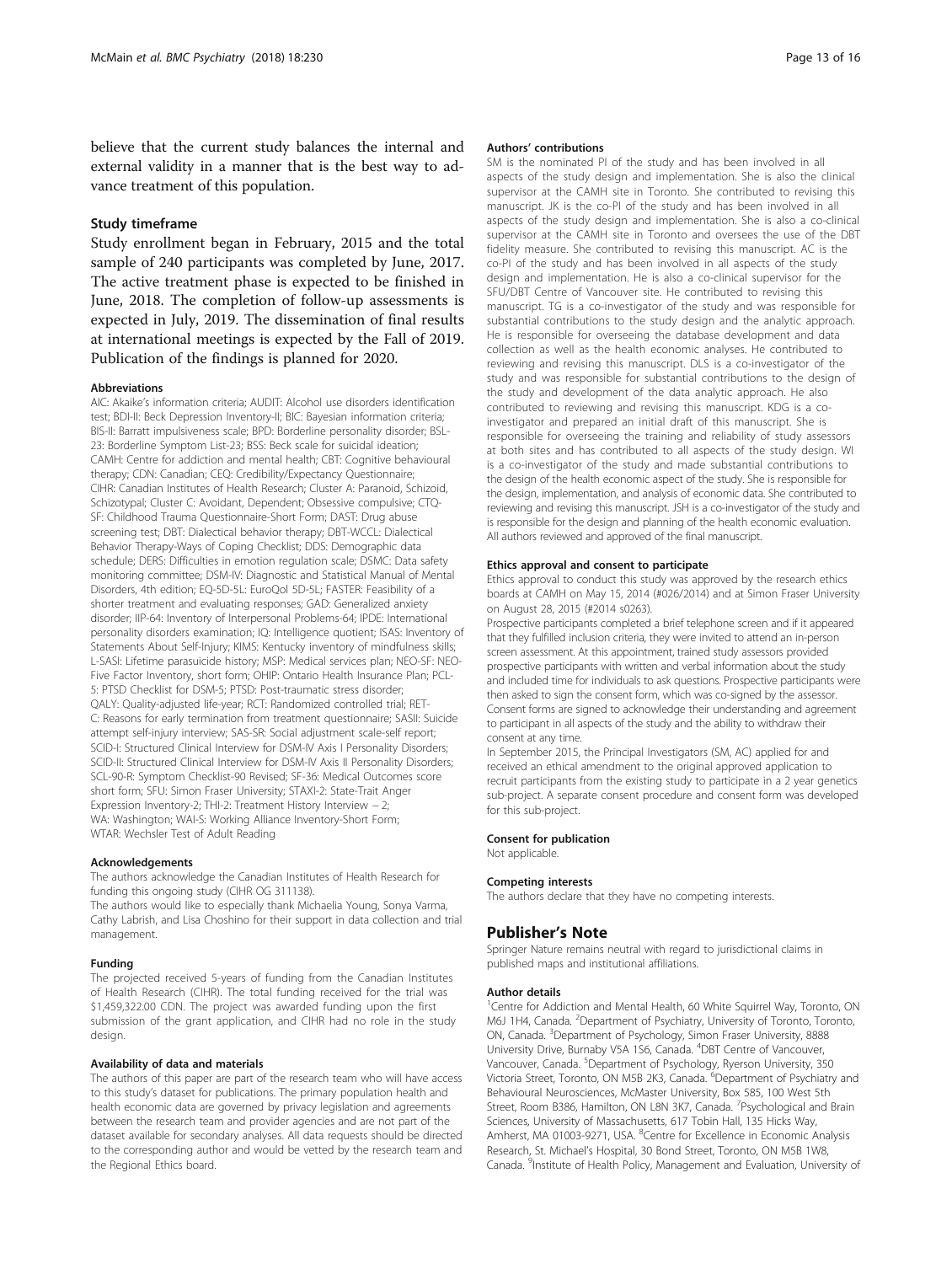<span id="page-13-0"></span>Toronto, Toronto, Canada. <sup>10</sup>Department of Public Health Sciences, University of California, One Shields Avenue, Med Sci 1-C, Davis, CA 95616-8638, USA.

#### Received: 28 November 2017 Accepted: 27 June 2018 Published online: 17 July 2018

#### References

- 1. Grant BF, Chou SP, Goldstein RB, Huang B, Stinson FS, Saha TD, Smith SM, Dawson DA, Pulay AJ, Pickering RP, et al. Prevalence, correlates, disability, and comorbidity of DSM-IV borderline personality disorder: results from the wave 2 National Epidemiologic Survey on alcohol and related conditions. J Clin Psychiatry. 2008;69(4):533–45.
- 2. Torgersen S, Kringlen E, Cramer V. The prevalence of personality disorders in a community sample. Arch Gen Psychiatry. 2001;58(6):590–6.
- 3. Gunderson JG. Borderline personality disorder: a clinical guide. Washington, DC: American Psychiatric Press; 2001.
- 4. Skodol AE, Guderson JG, Pfohl B, Widiger TA, Livesley WJ, Sierver LJ. The borderline diagnosis I: psychopathology, comorbidity, and personality structure. Biol Psychiatry. 2002;51:936–50.
- 5. Cowdry RW, Pickar D, Davies R. Symptoms and EEG findings in the borderline syndrome. Int J Psychiatry Med. 1985;15:201–11.
- 6. Cheng AT, Mann AH, Chan KA. Personality disorder and suicide. A casecontrol study. Br J Psychiatry. 1997;170:441–6.
- 7. Lesage AD, Boyer R, Grunberg F, Vanier C. Suicide and mental disorders: a case-control study of young men. Am J Psychiatry. 1994;151(7):1063–8.
- 8. Black DW, Blum N, Pfohl B, Hale N. Suicidal behaviour in borderline personality disorder: prevalence, risk factors, prediction and prevention. J Personal Disord. 2004;18(3):226–39.
- Gross R, Olfson M, Gameroff M, Shea S, Feder A, Fuentes M, Lantigua R, Weissman MM. Borderline personality disorder in primary care. Arch Intern Med. 2002;162(1):53–60.
- 10. Ansell EB, Sanislow CA, McGlashan TH, Grilo CM. Psychosocial impairment and treatment utilization by patients with borderline personality disorder, other personality disorders, mood and anxiety disorders, and a healthy comparison group. Compr Psychiatry. 2007;48:329–36.
- 11. Zanarini MC, Frankenburg FR, Hennen J, Silk KR. Mental health service utilization by borderline personality disorder patients and Axis II comparison subjects followed prospectively for 6 years. J Clin Psychiatry. 2004;65(1):28–36.
- 12. Bagge C, Stepp S, Trull T. Borderline personality disorder features and utilization of treatment over two years. J Personal Disord. 2005;19(4):420–39.
- 13. Bender DS, Dolan RT, Skodol AE, Sanislow CA, Dyck IR, McGlashan TH, Shea MT, Zanarini MC, Oldham JM, Gunderson JG. Treatment utilization by patients with personality disorders. Am J Psychiatry. 2001;158(2):295–302.
- 14. Comtois KA, Russo J, Snowden M, Strebnik D, Ries R, Roy-Byrne P. Factors associated with high use of public mental health services by persons with borderline personality disorder. Psychiatr Serv. 2003;54(8):1149–54.
- 15. Sansone RA, Sansone LA. Employment in borderline personality disorder. Innovations Clin Neurosci. 2012;9(9):25–9.
- 16. Zanarini MC, Jacoby RJ, Frankenburg FR, Reich DB, Fitzmaurice G. The 10 year course of social security disability income reported by patients with borderline personality disorder and axis II comparison subjects. J Personal Disord. 2009;23(4):346–56.
- 17. Soeteman DI, Hakkaart-van RL, Verheul R, Busschbach JJ. The economic burden of personality disorders in mental health care. J Clin Psychiatry. 2008;69(2):259–65.
- 18. van Asselt ADI, Dirksen CD, Arntz A, Severens JL. The cost of borderline personality disorder: societal cost of illness in BPD-patients. European Psychiatry. 2007;22:354–61.
- 19. Brazier J, Tumur I, Holmes M, Ferriter M, Parry G, Dent-Brown K, Paisley S. Psychological therapies including dialectical behaviour therapy for borderline personality disorder: a systematic review and preliminary economic evaluation. Health Technol Assess. 2006;10(35):1–117.
- 20. Giesen-Bloo J, van Dyck R, Spinhoven P, van Tilburg W, Dirksen C, van Asselt T, Kremers I, Nadort M, Arntz A. Outpatient psychotherapy for borderline personality disorder: randomized trial of schema-focused therapy vs transference-focused psychotherapy. Arch Gen Psychiatry. 2006;63:649–58.
- 21. Clarkin JF, Levy KN, Lenzenweger MF, Kernberg OF. Evaluating three treatments for borderline personality disorder: a multiwave study. Am J Psychiatry. 2007;164(6):922–8.
- 22. Bateman A, Fonagy P. Treatment of borderline personality disorder with psychoanalytically oriented partial hospitalization: an 18-month follow-up. Am J Psychiatry. 2001;158:36–42.
- 23. Blum N, Pfohl B, John DS, Monahan P, Black DW. STEPPS: a cognitivebehavioral systems-based group treatment for outpatients with borderline personality disorder—a preliminary report. Compr Psychiatry. 2002;43(4):301–10.
- 24. Binks C, Fenton M, McCarthy L, Lee T, Adams CE, Duggan C. Psychological therapies for people with borderline personality disorder. Cochrane Database Syst Rev. 2006;(1):CD005652. [https://doi.org/10.1002/14651858.](https://doi.org/10.1002/14651858.CD005652) [CD005652.](https://doi.org/10.1002/14651858.CD005652)
- 25. Linehan M. Cognitive-behavioral treatment of borderline personality disorder. New York: Guilford press; 1993a.
- 26. Verheul R. Dialectical behaviour therapy for women with borderline personality disorder: 12-month, randomised clinical trial in the Netherlands. Br J Psychiatry. 2003;182:135–40.
- 27. Linehan MM, Schmidt H, Dimeff LA, Craft JC, Kanter J, Comtois KA. Dialectical behavior therapy for patients with borderline personality disorder and drug-dependence. Am J Addict. 1999;8(4):279–92.
- 28. Linehan MM, Armstrong HE, Suarez A, Allmon D, Heard HL. Cognitivebehavioral treatment of chronically parasuicidal borderline patients. Arch Gen Psychiatry. 1991;48(12):1060–4.
- 29. Linehan MM, Comtois KA, Murray AM, Brown MZ, Gallop RJ, Heard HL, Korslund KE, Tutek DA, Reynolds SK, Lindenboim N. Two-year randomized controlled trial and follow-up of dialectical behavior therapy vs therapy by experts for suicidal behaviors and borderline personality disorder. Arch Gen Psychiatry. 2006;63(7):757–66.
- 30. McMain SF, Links PS, Gnam WH, Guimond T, Cardish RJ, Korman L, Streiner DL. A randomized trial of dialectical behavior therapy versus general psychiatric management for borderline personality disorder. Am J Psychiatry. 2009;166(12):1365–74.
- 31. Stoffers JM, Vollm BA, Rucker G, Timmer A, Huband N, Lieb K. Psychological therapies for people with borderline personality disorder. Cochrane Database Syst Rev. 2012;8:CD005652.
- 32. Kliem S, Kroger C, Kosfelder J. Dialectical behavior therapy for borderline personality disorder: a meta-analysis using mixed-effects modeling. J Consult Clin Psychol. 2010;78(6):936–51.
- 33. Koons CR, Robins CJ, Lindsey Tweed J, Lynch TR, Gonzalez AM, Morse JQ, Bishop GK, Butterfield MI, Bastian LA. Efficacy of dialectical behavior therapy in women veterans with borderline personality disorder. Behav Ther. 2001; 32(2):371–90.
- 34. Wagner T, Fydrich T, Stiglmayr C, Marschall P, Salize H-J, Renneberg B, Fleßa S, Roepke S. Societal cost-of-illness in patients with borderline personality disorder one year before, during and after dialectical behavior therapy in routine outpatient care. Behav Res Ther. 2014;61:12–22.
- 35. Hall J, Caleo S, Stevenson J, Meares R. An economic analysis of psychotherapy for borderline personality disorder patients. J Ment Health Policy Econ. 2001;4(1):3–8.
- 36. Pasieczny N, Connor J. The effectiveness of dialectical behaviour therapy in routine public mental health settings: an Australian controlled trial. Behav Res Ther. 2011;49(1):4–10.
- 37. (UK) NCCfMH. Borderline Personality Disorder: Treatment and Management. Leicester: British Psychological Society; 2009.
- Council NHaMR. Clinical Practice Guideline for the Management of Borderline Personality Disorder. Cranberra: Commonwealth of Australia; 2013.
- 39. Health NCCfM. Borderline personality disorder: treatment and management. Leicester: British Psychological Society the British Psychological Society & The Royal College of Psychiatrists; 2009.
- 40. Carmel A, Rose ML, Fruzzetti AE. Barriers and solutions to implementing dialectical behavior therapy in a public behavioral health system. Administration and Policy in Mental Health and Mental Health Research Services. 2013;170(5):1–7.
- 41. Swenson CR, Torrey WC, Koerner K. Implementing dialectical behavior therapy. Psychiatr Serv. 2002;53(2):171–8.
- 42. Blackford JU, Love R. Dialectical behavior therapy group skills training in a community mental health setting: a pilot study. Int J Group Psychother. 2011;61(4):645–57.
- 43. Yen S, Johnson J, Costello E, Simpson EB. A 5-day dialectical behavior therapy partial hospital program for women with borderline personality disorder: predictors of outcome from a 3-month follow-up study. J Psychiatr Pract. 2009;15(3):173–82.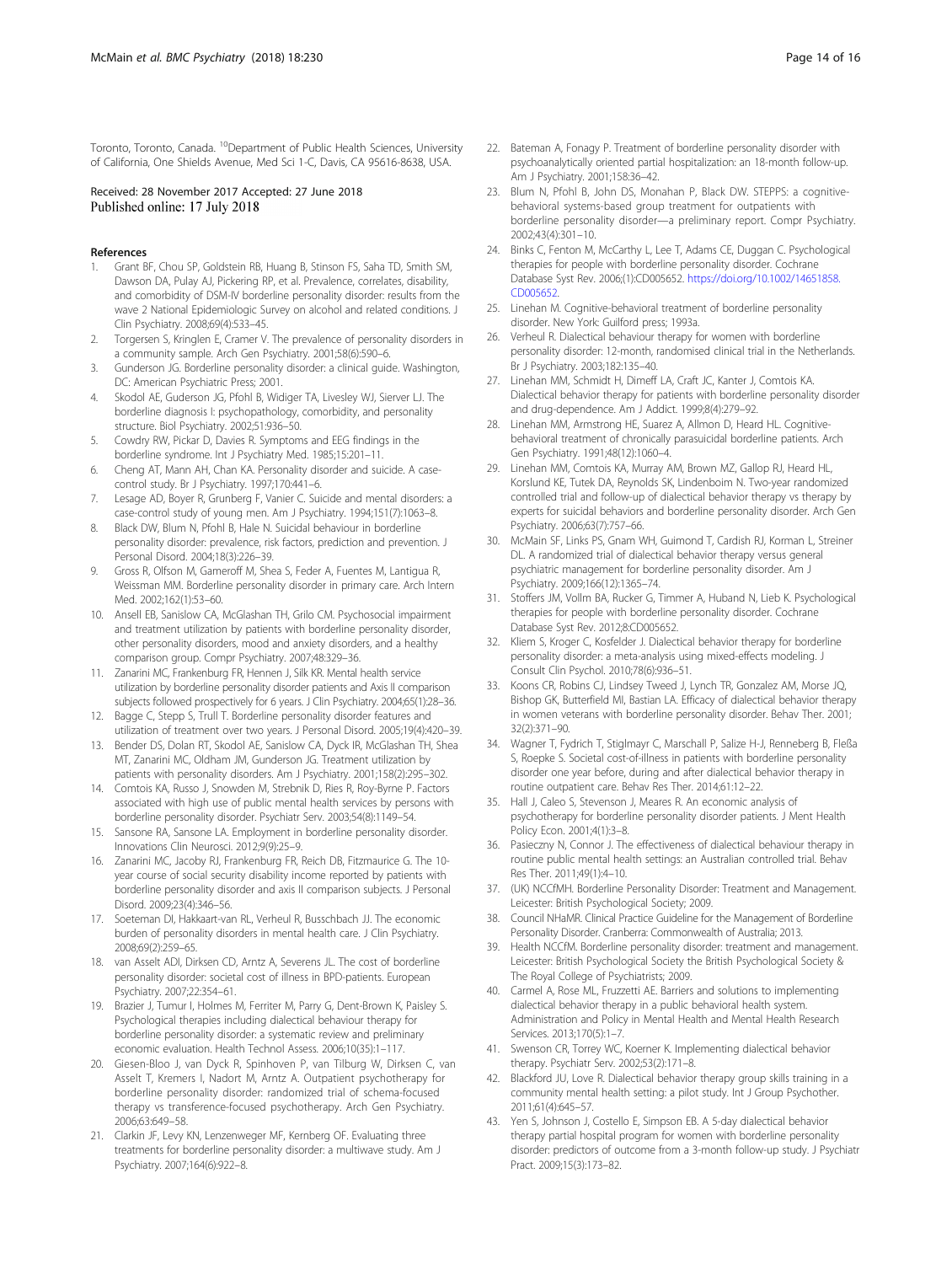- <span id="page-14-0"></span>44. Van Dijk S, Jeffrey J, Katz MR. A randomized, controlled, pilot study of dialectical behavior therapy skills in a psychoeducational group for individuals with bipolar disorder. J Affect Disord. 2013;145(3):386–93.
- 45. Kelly Koerner LAD, Swenson CR. Adopt or adapt? Fidelity matters. In: Koerner LADK, editor. Dialectical Behaviour Therapy in Clinical Practice Applications Across Disorders and Settings. New York: Guilford Press; 2007. p. 19–36.
- 46. Stanley B, Brodsky B, Nelson J, Dulit R. Brief dialectical behavior therapy (DBT-B) for suicidal behavior and non-suicidal self-injury. Arch Suicide Res. 2007;11:337–41.
- 47. Kernberg OF, Michels R. Borderline personality disorder. Am J Psychiatry. 2009;166(5):505–8.
- 48. Kazdin AE. Progression of therapy research and clinical application of treatment require better understanding of the change process. Clin Psychol Sci Pract. 2001;8:143–51.
- 49. Black DW, Allen J, St JD, Pfohl B, McCormick B, Blum N. Predictors of response to systems training for emotional predictability and problem solving (STEPPS) for borderline personality disorder: an exploratory study. Acta Psychiatr Scand. 2009;120(1):53–61.
- 50. Gratz KL, Dixon-Gordon KL, Tull MT. Predictors of treatment response to an adjunctive emotion regulation group therapy for deliberate self-harm among women with borderline personality disorder. Personal Disord. 2014; 5(1):97–107.
- 51. Perroud N, Uher R, Dieben K, Nicastro R, Huguelet P. Predictors of response and drop-out during intensive dialectical behavior therapy. J Personal Disord. 2010;24(5):634–50.
- 52. Association Psychiatric Association. Diagnostic and statistical manual of mental disorders, fourth edition (DSM-IV). 4th ed. Washington, DC: American Psychiatric Association Press; 1994.
- 53. Loranger AW, Sartorius N, Andreoli A, Berger P, Buchheim P, Channabasavanna SM, Coid B, Dahl A, Diekstra RFW, Ferguson B, et al. The international personality disorder examination: the World Health Organization/alcohol, drug abuse, and mental health administration international pilot study of personality disorders. Arch Gen Psychiatry. 1994; 51(3):215–24.
- 54. SR FMB, Gibbon M, JBW W, Benjamin L. User's guide for the Structured Clinical Interview for DSM-IV Axis II Personality Disorders (SCID-II). New York: Biometrics Research Department, New York State Psychiatric Institute; 1996.
- 55. First MBSR, Gibbon M, Williams J. Structured clinical interview for DSM-IV Axis I disorders, research version, patient edition (SCIDI/P). New York: Biometrics Research, New York State Psychiatric Institute; 2002.
- 56. Wechsler D. Wechsler Test of Adult Reading: WTAR: Psychological Corporation; 2001.
- 57. Linehan MM. Skills training manual for treating borderline personality disorder. New York: Guilford Press; 1993b.
- 58. Linehan MM. DBT skills training manual. 2nd ed. New York: Guilford Press; 2015.
- 59. Linehan MM. DBT skills training handouts and worksheets. New York: Guilford Press; 2015.
- 60. Linehan MM, Korslund K. Dialectical behavior therapy adherence manual. Seattle: University of Washington; 2003.
- 61. Linehan MM, Dimeff LA, Reynolds SK, Comtois KA, Welch SS, Heagerty P, Kivlahan DR. Dialectical behavior therapy versus comprehensive validation therapy plus 12-step for the treatment of opioid dependent women meeting criteria for borderline personality disorder. Drug Alcohol Depend. 2002;67(1):13–26.
- 62. McMain SF, Guimond T, Streiner DL, Cardish RJ, Links PS. Dialectical behavior therapy compared with general psychiatric management for borderline personality disorder: clinical outcomes and functioning over a 2 year follow-up. Am J Psychiatry. 2012;169(6):650–61.
- 63. Linehan MM, Comtois KA, Brown MZ, Heard HL, Wagner AW. Suicide attempt self-injury interview (SASII): development, reliability, and validity of a scale to assess suicide attempts and intentional self-injury. Psychol Assess. 2006;18(3):303–12.
- 64. Bohus M, Kleindienst N, Limberger MF, Stieglitz R, Domsalla M, Chapman AL, Steil R, Philipsen A, Wolf M. The short version of the Borderline Symptom List (BSL-23): development and initial data on psychometric properties. Psychopathology. 2009;42(1):32–9.
- 65. Bohus M, Limberger MF, Frank U, Chapman AL, Kuhler T, Stieglitz RD. Psychometric properties of the borderline symptom list (BSL). Psychopathology. 2007;40(2):126–32.
- 66. Patton JH, Stanford MS, Barratt ES. Factor structure of the Barratt impulsiveness scale. J Clin Psychol. 1995;51(6):768–74.
- 67. Beck AT, Steer RA, Brown GK. Manual for Beck depression inventory II. San Antonio: Psychological Corporation; 1996.
- 68. Spielberger CD. STAXI-2 : state-trait anger expression Inventory-2 : professional manual. Odessa: Psychological Assessment Resources; 1999.
- 69. Derogatis LR. SCL-90-R: administration, scoring and procedures manual-II for the R(evised) version. Baltimore: Clinical Psychometric Research; 1977.
- 70. Horowitz LM, Rosenberg SE, Baer RA, Ureno G, Villasenor VS. Inventory of interpersonal problems: psychometric properties and clinical applications. J Consult Clin Psychol. 1988;56(6):885–92.
- 71. Tadaharu N, Kitamura T. The Social Adjustment Scale (SAS). J Ment Health. 1986;33:67–119.
- 72. Kind P. The EuroQoL instrument: an index of health-related quality of life. In: Spilker B, editor. Quality of Life and Pharmacoeconomics in Clinical Trials Second Edition. Philadelphia: Lippincott-Raven Publishers; 1996.
- 73. McHorney CA, Ware JE Jr, Lu JF, Sherbourne CD. The MOS 36-item Short-Form health survey (SF-36): III. Tests of data quality, scaling assumptions, and reliability across diverse patient groups. Med Care. 1994;32(1):40–66.
- 74. Babor TF, Higgins-Biddle JC, Saunders JB, Monteiro MG, Organization WH: AUDIT: the alcohol use disorders identification test: guidelines for use in primary health care. 2001.
- 75. Skinner HA. The drug abuse screening test. Addict Behav. 1982;7(4):363–71.
- 76. Klonsky DE. The functions of deliberate self-injury: a review of the evidence. Clin Psychol Rev. 2007;27(2):226–39.
- 77. Beck AT, Kovacs M, Weissman A. Assessment of suicidal intention: the scale of suicide ideation. J Consulting Clin Psychol. 1979;47:343–52.
- 78. Weathers FW, Litz BT, Keane TM, Palmieri PA, Marx BP, Schnurr PP. 2013. The PTSD Checklist for DSM-5 (PCL-5). Scale available from the National Center for PTSD at [https://www.ptsd.va.gov/professional/assessment/adult-sr/ptsd](https://www.ptsd.va.gov/professional/assessment/adult-sr/ptsd-checklist.asp)[checklist.asp.](https://www.ptsd.va.gov/professional/assessment/adult-sr/ptsd-checklist.asp) Retrieved July 6, 2018.
- 79. Gratz KL, Roemer L. Multidimensional assessment of emotion regulation and dysregulation: development, factor structure, and initial validation of the difficulties in emotion regulation scale. Biol Psychiatry. 2004;51:936–50.
- 80. Baer RA, Smith GT, Allen KB. Assessment of mindfulness by self-report: the Kentucky inventory of mindfulness skills. Assessment. 2004;11:191–206.
- 81. Neacsiu AD, Rizvi SL, Vitaliano PP, Lynch TR, Linehan MM. The dialectical behavior therapy ways of coping checklist (DBT-WCCL): development and psychometric properties. J Clin Psychol. 2010;66(61):1–20.
- 82. Linehan MM. Demographic data schedule (DDS). Seattle: University of Washington; 1982.
- 83. Costa PT, McCrae RR. Professional manual: revised NEO personality inventory (NEP-PI-R) and NEO five-factor inventory (NEO-FFI). Odessa: Psychological Assessment Resources; 1992.
- 84. Bernstein DP, Stein JA, Newcomb MD, Walker E, Pogge D, Ahluvalia T, Stokes J, Handelsman L, Medrano M, Desmond D, et al. Development and validation of a brief screening version of the childhood trauma questionnaire. Child Abuse Neglect. 2003;27(2):169–90.
- 85. Devilly GJ, Borkovec TD. Psychometric properties of the credibility/ expectancy questionnaire. J Behav Ther Exp Psychiatry. 2000;31:73–86.
- 86. Horvath AO, Greenberg LS. Development and validation of the working alliance inventory. J Couns Psychol. 1989;36(2):223–333.
- 87. Early termination and the outcome of psychotherapy: Patient's perspectives. Diss Abstr Int. 1986;46(B):2817–8.
- 88. Drummond MF, Sculpher MJ, Claxton K, Stoddart GL, Torrance GW. Methods for the economic evaluation of health care programmes: Oxford University press; 2015.
- 89. Streiner DL. Unicorns do exist: a tutorial on "proving" the null hypothesis. Can J Psychiatry. 2003;48(11):756–61.
- 90. Rabe-Hesketh S, Skrondal A. Multilevel and longitudinal modeling using Statab, Second edition: Stata press; 2008.
- 91. Clayton D, Kaldor J. Empirical Bayes estimates of age-standardized relative risks for use in disease mapping. Biometrics. 1987;43(3):671–81.
- 92. Elston DA, Moss R, Boulinier T, Arrowsmith C, Lambin X. Analysis of aggregation, a worked example: numbers of ticks on red grouse chicks. Parasitology. 2001;122(5):563–9.
- 93. Rubin D. Multiple imputation for nonresponse in surveys. New York: Wiley; 1987.
- Streiner DL. The case of the missing data: methods of dealing with dropouts and other vagaries of research. Can J Psychiatr. 2002;47(1):68–75.
- 95. Angrist JD, Imbens GW, Rubin DB. Identification of causal effects using instrumental variables. J Am Stat Assoc. 1996;91:444–72.